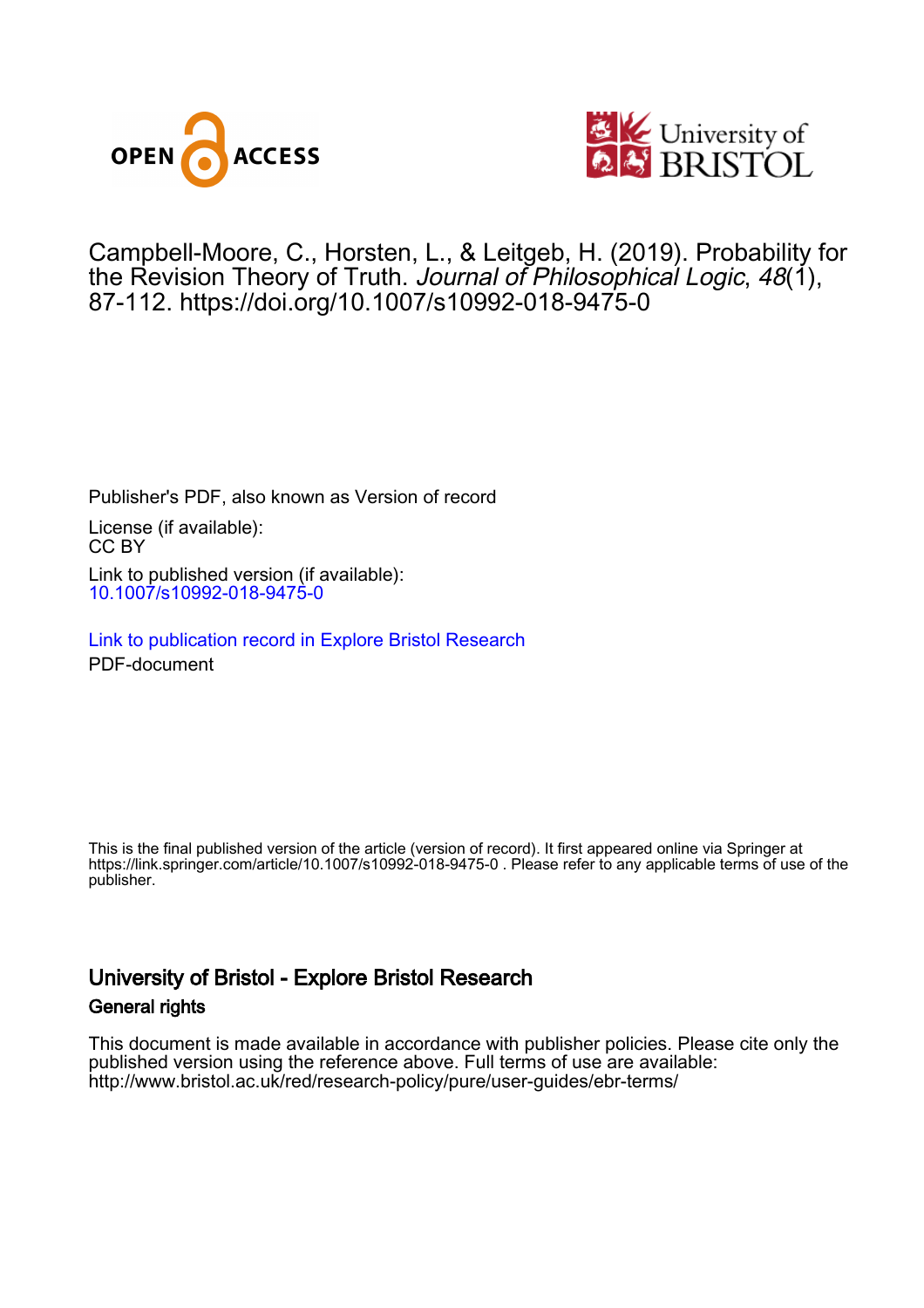

## **Probability for the Revision Theory of Truth**

**Catrin Campbell-Moore1 · Leon Horsten<sup>1</sup> ·Hannes Leitgeb<sup>2</sup>**

Received: 13 September 2016 / Accepted: 24 May 2017 / Published online: 13 September 2018 © The Author(s) 2018

## **Abstract**

We investigate how to assign probabilities to sentences that contain a type-free truth predicate. These probability values track how often a sentence is satisfied in transfinite revision sequences, following Gupta and Belnap's revision theory of truth. This answers an open problem by Leitgeb which asks how one might describe transfinite stages of the revision sequence using such probability functions. We offer a general construction, and explore additional constraints that lead to desirable properties of the resulting probability function. One such property is Leitgeb's Probabilistic Convention T, which says that the probability of  $\varphi$  equals the probability that  $\varphi$  is true.

**Keywords** Liar paradox · Semantic paradox · Revision theory of truth · Probabilistic convention T

## **1 Introduction**

The revision theory of truth is an influential way to account for a type-free truth predicate. This theory constructs a series of hypotheses, or extensions, of the truth predicate. In this process one 'revises', or moves from one hypothesis to the next, by an application of Tarski biconditionals. After some sufficiently long initial sequence one can look back at the revision sequence and draw certain conclusions about the semantic status of different sentences. The sentence  $T^{\dagger}0 = 0^{\dagger}$ , for example, settles down on being true, whereas the liar sentence (which says of itself that it is not true) will have its truth value continuing to switch throughout the revision sequence. One then concludes that  $T^{\top}0 = 0^{\top}$  is *true*, and that the liar sentence is *paradoxical*.

<sup>1</sup> Department of Philosophy, University of Bristol, Bristol, UK

<sup>-</sup> Leon Horsten [Leon.Horsten@bristol.ac.uk](mailto: Leon.Horsten@bristol.ac.uk)

Munich Center for Mathematical Philosophy, Ludwig Maximilians Universität München, München, Germany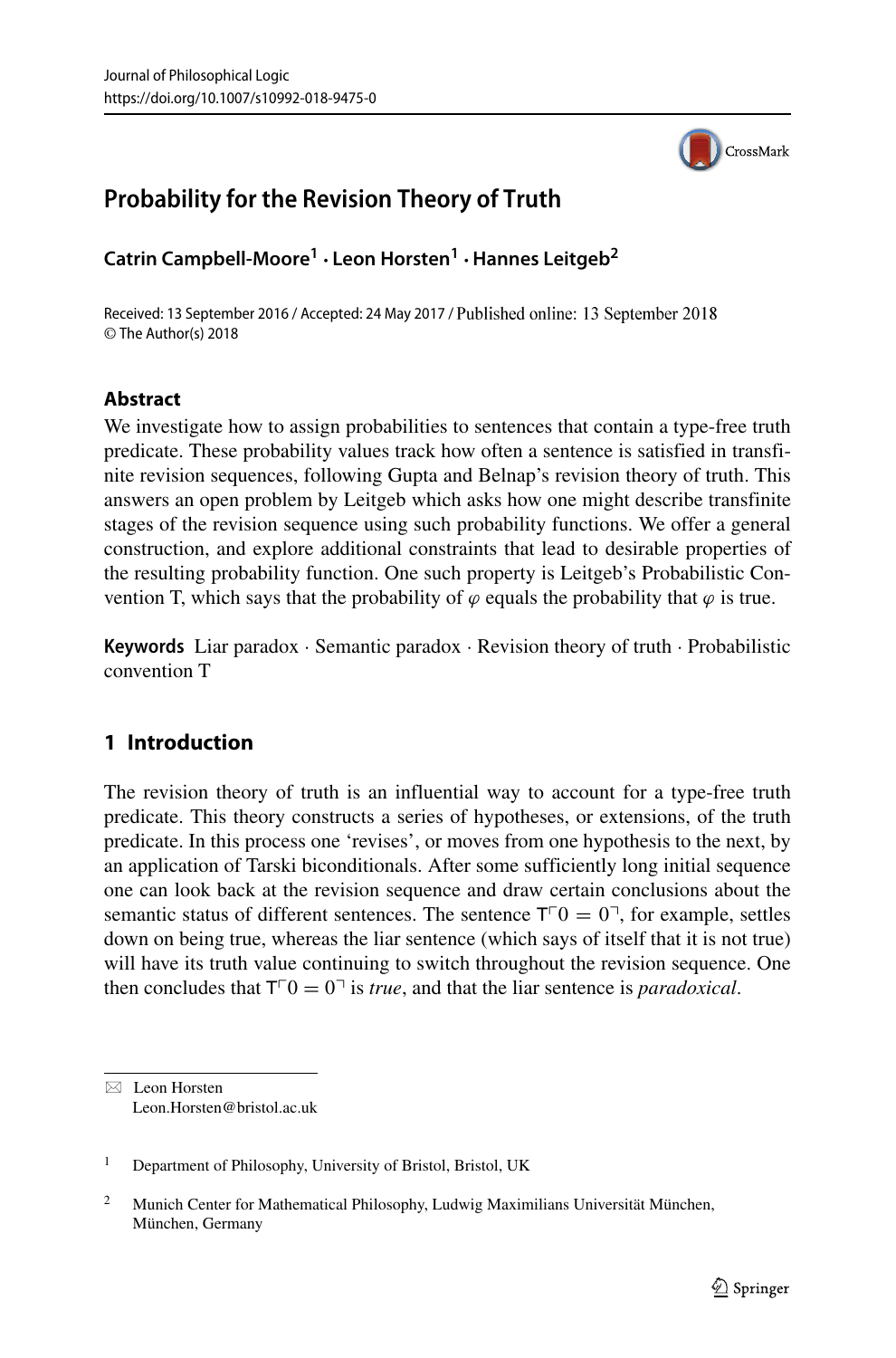There are many ways of not settling down on a truth value. For instance, a sentence might fall into a pattern such as

$$
t,\ldots,t,\,f,\,t,\,\ldots,\,t,\,f,\,t,\,\ldots
$$

where the strings of *t*'s ('true') coming between two successive *f* 's ('false') can be of any finite length, and the classification of this sentence will be the same as that of the liar sentence: they are both paradoxical. However, we suggest that a finer-grained classification system is needed because their *probability* of being true is different. In this paper we construct such probability functions that measure how often a sentence is true in a revision sequence of hypotheses.

This idea was pioneered in Leitgeb [\[9\]](#page-26-0), where the finite stages of the revision theory of truth are used to define probabilities for sentences that may include a type-free truth predicate. We suggest that Leitgeb's construction yields a satisfactory account of the semantic probability of the sentences whose semantic behaviour is captured by the sequence of *finite* revision stages. For instance, the liar sentence is given semantic probability value 1*/*2 because it always changes truth value in the transition from stage *n* to stage  $n + 1$ .

However, the semantic status of some sentences is not appropriately captured by the finite revision stages: one needs to proceed into the transfinite to see the true colours of such sentences. In this article, we explore ways that Leitgeb's construction can be extended to determine probability values dependent on the transfinite stages of the revision sequence, thus answering a question in Leitgeb [\[10\]](#page-26-1).

Moreover, we will be interested in such probability functions that also satisfy certain notable global properties. One of these is Leitgeb's *Probabilistic Convention T*, which says that the probability of a proposition  $\varphi$  equals the probability of the proposition that  $\varphi$  is true. Another global property is regularity, which says that sentences have probability 0 only if they are always false in the revision sequence.

This article is structured as follows. We start by commenting on the kind of probability that is being assigned and how that is to be interpreted. We then, in Section [4.1,](#page-4-0) briefly review the revision theory of truth on which our probability assignments are based. In Section [4.2](#page-5-0) we present the theory of Leitgeb [\[9\]](#page-26-0), on which our proposal builds. Our proposal extends his by assigning probabilities at a transfinite ordinal stage, measuring how often the sentence is true in the revision sequence up to that ordinal. In Section [5](#page-7-0) we then present the idea of our new proposal and some initial workings towards it. In fact, we formulate two distinct proposals which are different ways of extending our idea; however the two proposals are closely related in that the one is the 'standard part' of the other. These proposals are presented in Sections [5.2](#page-9-0) and [5.3.](#page-9-1) It will emerge that which probability values get assigned and how the probability values work depends on a choice of an ultrafilter. In Section [6](#page-11-0) we discuss different properties of the ultrafilters one might wish to impose, and consider their consequences for the probability functions that they determine. In Section [7](#page-24-0) we conclude.

## **2 Some Preliminaries**

Consider a language  $\mathcal{L}_T$  which adds to some background language  $\mathcal{L}$  (which at least contains Peano Arithmetic) a predicate T, called the *truth predicate*. We assume a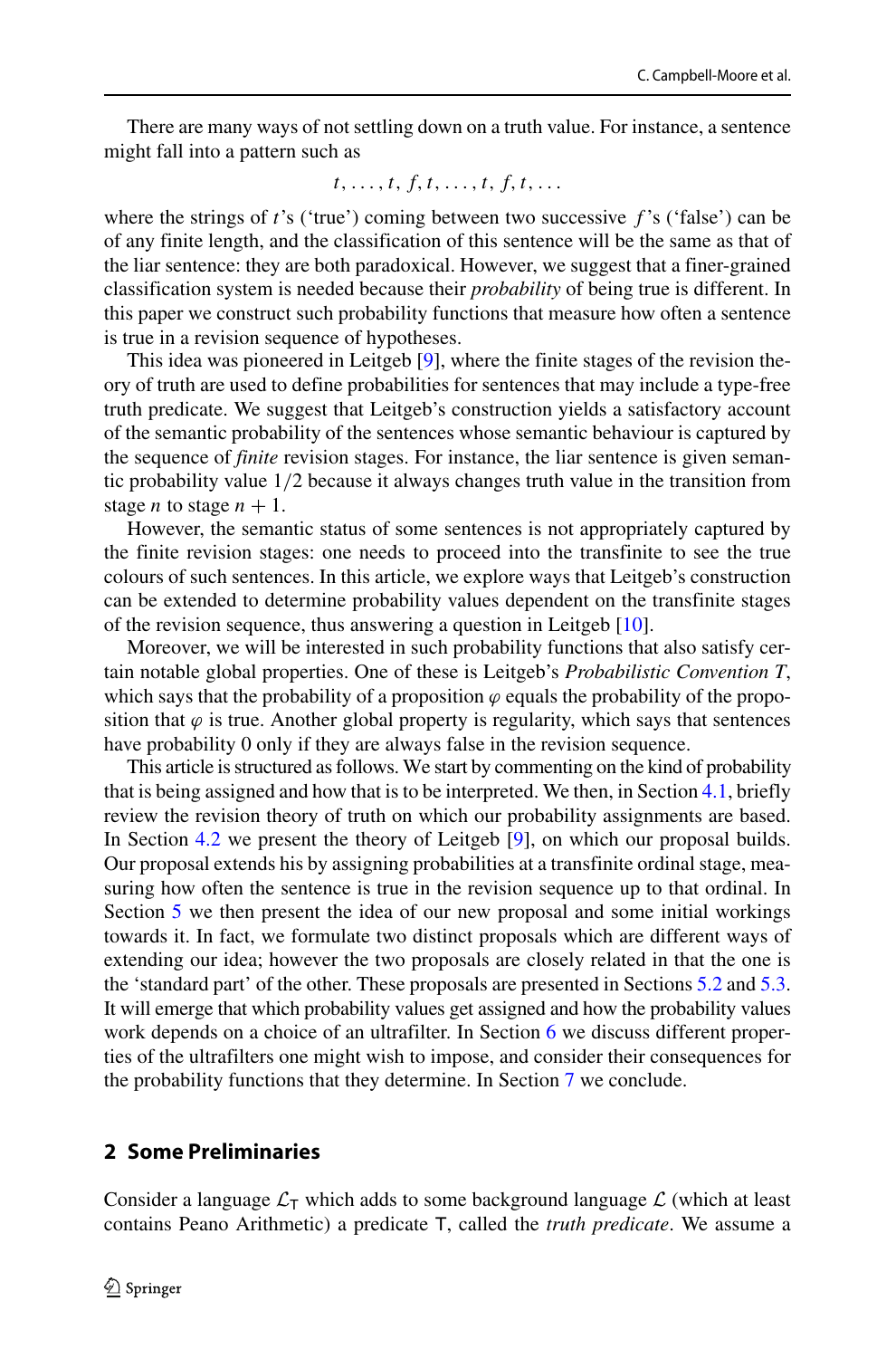standard Gödel coding of the sentences of  $\mathcal{L}_{\mathsf{T}}$  into the natural numbers, where the code of  $\varphi$  is denoted # $\varphi$ , and is referred to in the object language by  $\lceil \varphi \rceil$ . In fact, in the interest of readability, and without real harm, we will at times be sloppy about coding matters.

In the revision theory of truth we are only interested in the extension of the truth predicate. So we fix some background model  $M$  of  $\mathcal{L}$ , which is a standard model of Peano Arithmetic for the arithmetic vocabulary. A *model* of  $\mathcal{L}_T$  is given by adding to *M* an interpretation of the truth predicate (a 'hypothesis'), T, thus obtaining a model  $M = (M, T)$  of the language  $\mathcal{L}_T$ .

We will fix some limit ordinal, *κ*, and define a probability function Pr which measures how often  $\varphi$  is true in the revision sequence up to the stage  $\kappa$ . There are different ways of choosing this ordinal  $\kappa$ ; we mention a few here. One might do everything with  $\kappa$  as the class of ordinals *On*, though then one will have to take ultrafilters on proper class-sized objects. Alternatively one may fix *κ* as 'long enough'. One proposal for such long-enough  $\kappa$  would be to set  $\kappa = \omega_1$ . The motivation for this would be that the semantic behaviour of every sentence of  $\mathcal{L}_T$  is conclusively exhibited well before  $\omega_1$  in the revision sequence. Finally, one might instead think of  $\kappa$  as variable limit ordinal and that what we are doing is assigning probabilities at each stage in the revision sequence; one might then read off facts about the probability by determining what is brought about by all Pr with  $\kappa$  large enough. For the purposes of this article any of these three interpretations are admitted.

Our aim is then to find some Pr that measures how often a sentence is true in a revision sequence up to the ordinal  $\kappa$ . Since the probability we are going to assign to a sentence depends only on the sequence of truth and falsity values, we will directly define such probability values as functions of such *truth profiles*, using 0 for 'false' and 1 for 'true':

**Definition 1** A truth profile is a function  $f : \kappa \to \{0, 1\}.$ 

Many, but of course not all, truth profiles are expressed by sentences of  $\mathcal{L}_{\tau}$ :

**Definition 2** The truth profile of a sentence  $\varphi$  is the function

TruthProfile<sub> $\varphi$ </sub>( $\alpha$ ) :=  $\begin{cases} 1 & \text{if } (M, T_\alpha) \models \varphi \\ 0 & \text{otherwise} \end{cases}$ 0 otherwise

We want to define some  $Pr(f)$  that measures how many 1s there are in a truth profile. We then abuse notation and set

$$
Pr(\varphi) := Pr(\mathsf{TruthProfile}_{\varphi}).
$$

This definition of probability of a sentence in terms of the probability of its truth profile will henceforth be taken for granted.

### **3 Semantic Probability**

In this article we are constructing a probability function that assigns probability values of sentences according to how often they are true in the revision theory of truth. But what kind of notion of *probability* is it?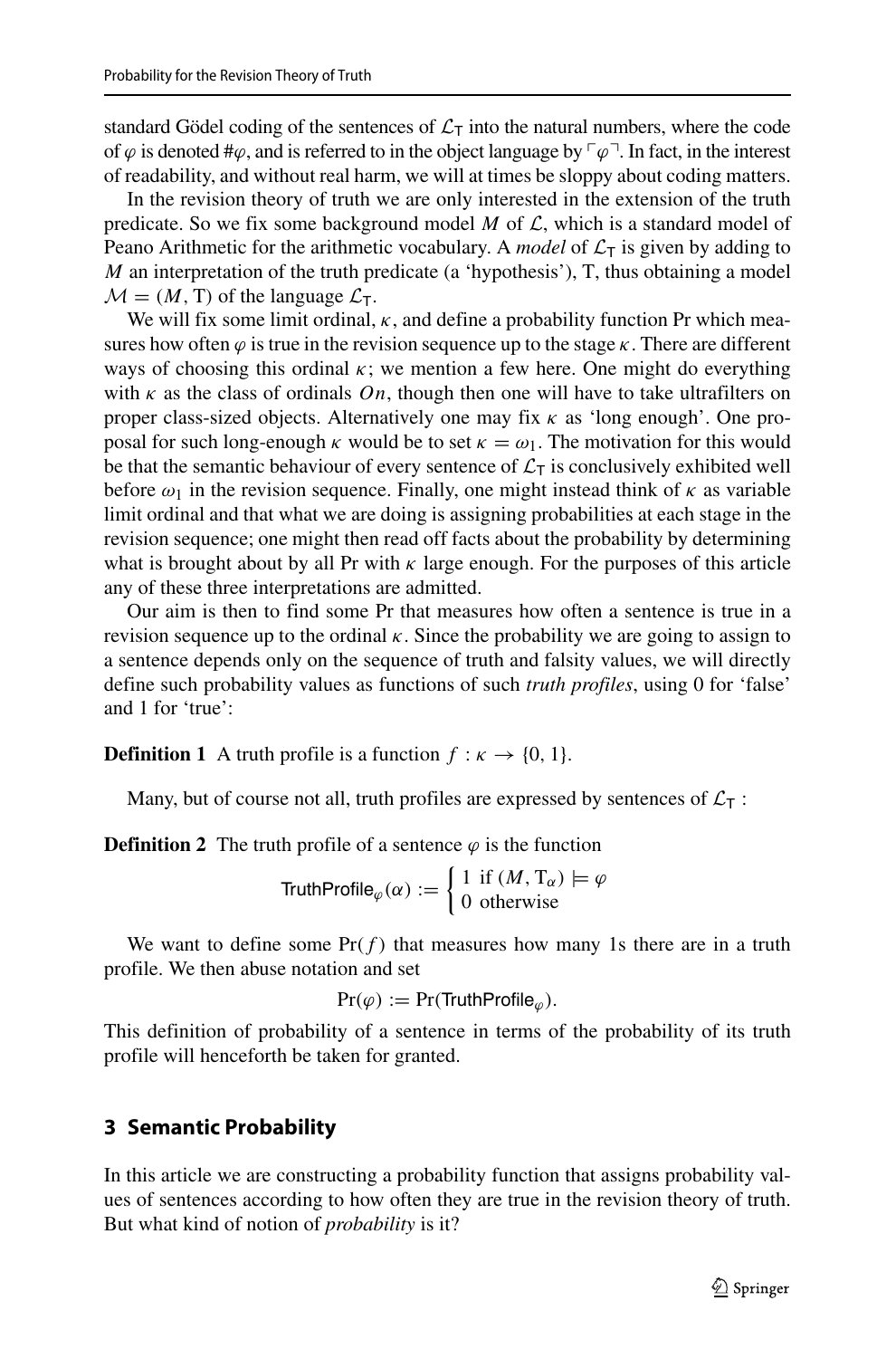The truth or falsehood of *grounded* sentences of  $\mathcal{L}_T$  are determined by the background model (the standard natural number structure). So there seems no immediate room for non-extremal probability values there. So the usual applications of probability that say interesting things about, e.g., tosses of coins will not be covered by this notion. But the probability notion we develop will allow for non-extremal probabilities in cases of paradoxical sentences, where the background model does not determine their truth value. Perhaps the best we can say about their truth status is based on the *frequency* of them being true in the revision sequence.

Since these frequencies are not grounded in empirical facts, ours is not a standard variant of the frequentist conception of probability. Instead, the truth frequencies are determined by revision sequences. The revision sequences are in turn driven by the Tarski-biconditionals, which are the basic *semantical rules* governing the truth predicate. So we are using a *semantic notion of probability*: the probabilities that we assign to paradoxical sentences might, in the spirit of Roeper and Leblanc [\[13,](#page-26-2) p. xi; p. 111–113], be taken to be their *semantic values*.

Semantic probabilities are not degrees of belief, and they are not chances as usually conceived. But there may nonetheless be connections between the semantic probabilities we assign and those other notions of probability. For example, perhaps one's degrees of belief should be weighted averages of semantic probabilities.<sup>[1](#page-4-1)</sup> This proposal could be motivated by modifications of the traditional arguments for probabilism. One such argument for probabilism is based on *accuracy*, or epistemic utility, considerations (see Joyce [\[8\]](#page-26-3)). This argument relies on the idea that beliefs should be as close to the truth, or 'accurate', as possible. One might think that the semantic probabilities we obtain in this paper should be treated as the semantic values of sentences in such arguments, and one's degrees of belief should be as close to such semantic values as possible. Along the lines of Williams [\[15\]](#page-26-4) one will be able to show that this results in an agent's degrees of belief being required to be weighted averages of the semantic probabilities. A Dutch-book style argument will similarly be able to be used to this same conclusion (again, see Williams [\[15\]](#page-26-4)). In the special case where the agent knows what the semantic probabilities are, this will also mean that her degrees of belief should then equal those semantic probabilities.

## **4 Background**

#### <span id="page-4-0"></span>**4.1 The Revision Theory of Truth**

In the revision theory of truth (Gupta and Belnap [\[6\]](#page-26-5)), one constructs revision sequences, which are sequences of interpretations of a truth predicate. These can be used to determine appropriate interpretations of T, or at least facts about how appropriate interpretations will treat different sentences. Starting with an initial hypothesised interpretation,  $T_0$ , one can revise this hypothesis to determine a new hypothesis, which will itself in turn be revised, etc. This process of revision develops

<span id="page-4-1"></span><sup>&</sup>lt;sup>1</sup>Many thanks to an anonymous referee for this suggested connection to the accuracy arguments.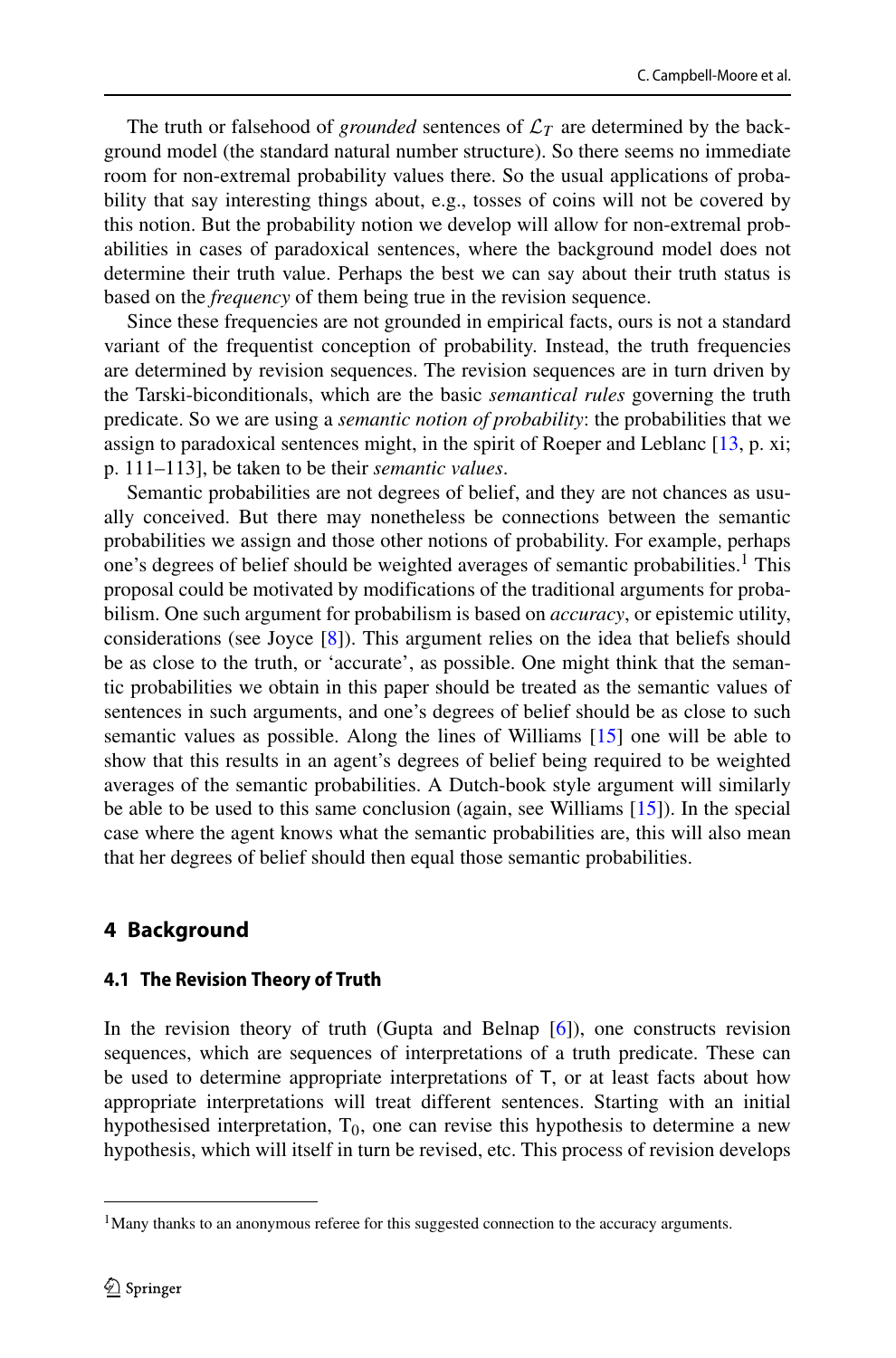a sequence of hypotheses. The revision of a hypothesis works by following the Tarski jump:

$$
\mathrm{T}_{\alpha+1}=\{\#\varphi\mid (M,\mathrm{T}_{\alpha})\models\varphi\}
$$

The paradoxicality of the liar sentence then finds its expression in the fact that from any stage *n* to the next revision stage  $n + 1$ , the truth value of liar is reversed.

Typically, however, one wishes to extend the revision sequence into the transfinite in order to account for certain intuitive characteristics of truth. Consider the sentence:

$$
\forall n\mathsf{T}^{n\sqsubset}0=0^{\sqcap},
$$

with  $T<sup>n</sup>$  denoting a string of *n* occurrences of T. This sentence is not paradoxical: we expect any  $T^{n} \cap T^0 = 0$ <sup> $\cap$ </sup> to be true simpliciter, and thus  $\forall n T^{n} \cap T^0 = 0$ <sup> $\cap$ </sup> to be true. But this is not guaranteed to be obtained in any finite stage of the revision sequence: each finite stage may only recognise a finite number of iterations of the truth predicate applied to to  $0 = 0$ , and thus may take  $\forall n \top^{n} 0 = 0$ <sup> $\top$ </sup> to be false. To guarantee the truth of  $\forall n\mathsf{T}^{n} \mathsf{T}^0 = 0$ <sup>-1</sup> one would then need to proceed to an  $\omega^{\text{th}}$  stage. This is done by ensuring that if the revision sequence has settled down on some particular truth value then that truth value is also assigned at the limit stage. There are different rules for what to do at the limits, and we do not assume any particular such rule, but one standard one is the *Herzberger limit rule* where T*<sup>λ</sup>* contains only the *stable* truths at any limit ordinal *λ*:

$$
\mathrm{T}_{\lambda} = \{ \#\varphi \mid \exists \beta < \omega \; \forall \alpha \stackrel{\geq \beta}{\leq \lambda} \quad \varphi \in \mathrm{T}_{\alpha} \}
$$

We in fact need to go *beyond*  $T_{\omega}$  and into the transfinite: even though for every *n*, the sentence  $T^{n}$ <sup> $\Gamma$ </sup> $0$  =  $0$ <sup> $\Gamma$ </sup> must be in T<sub>ω</sub>, the sentence  $\forall n$ T<sup>*n*</sup> $\Gamma$ </sup> $0$  =  $0$ <sup> $\Gamma$ </sup> may not yet be in  $T_{\omega}$ . We thus have to proceed one step further into the transfinite, following the Tarski revision step for successor stages. Proceeding in this manner, we see that  $\forall n$ T<sup>*n*</sup>  $\Gamma$ </sub>  $0 = 0$ <sup>-</sup> must enter the extension of the truth predicate by stage  $\omega + 1$ , and stays there forever after. It is easy to construct non-paradoxical sentences that first enters the extension of truth predicate (and stays in forever after) at a stage that is much larger than  $\omega + 1$ , at least when we start with the empty initial hypothesis.<sup>[2](#page-5-1)</sup>

#### <span id="page-5-0"></span>**4.2 Leitgeb**

In Leitgeb [\[9\]](#page-26-0), a proposal is made for how to define probabilities based on relative frequencies in *ω*-length revision sequences. The present article can in part be seen as an answer to a question in Leitgeb [\[10\]](#page-26-1), which asks how one might define such relative frequency based probabilities for revision sequences of ordinal length significantly greater than *ω*. Our paper provides an answer to this question. Leitgeb specifically asks whether one can take *Banach limits* of such longer revision sequences, which we can provide an answer for if we restrict our ultrafilter to be 'Banach' (see Section [6.4\)](#page-14-0).

<span id="page-5-1"></span><sup>&</sup>lt;sup>2</sup>These matters are discussed in Welch  $[14]$  and Horsten et al. [\[7,](#page-26-7) section 3].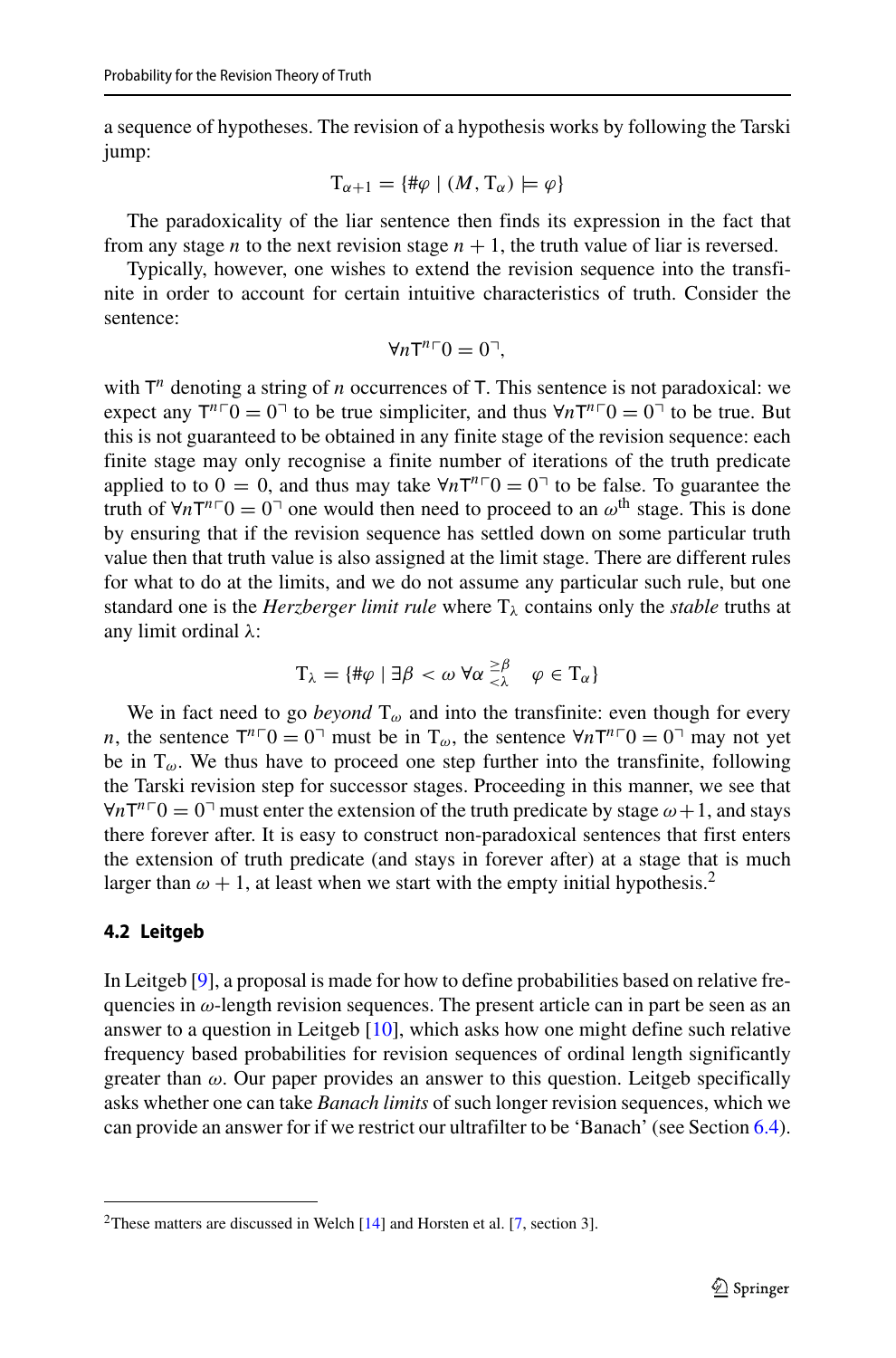Tarski's theorem on the undefinability of truth shows that no classical model makes Tarski's convention T true in an unrestricted way, i.e., there is no model where the Tarski-biconditionals

$$
\varphi \leftrightarrow {\mathsf T}^{\scriptscriptstyle\Gamma}\varphi^{\scriptscriptstyle\top}
$$

are true for all  $\varphi \in \mathcal{L}_T$ . In Leitgeb [\[9,](#page-26-0) p. 219] Leitgeb introduces his *Probabilistic Convention T*, which can be seen as an approximation of the unrestricted Tarskibiconditionals. Probabilistic Convention T says that for every sentence *ϕ*:

$$
\Pr(\varphi) = \Pr(\mathsf{T} \lceil \varphi \rceil).
$$

This principle immediately has certain consequences: for example, Leitgeb notes that every probability function that satisfies Probabilistic Convention T must assign exactly probability 1*/*2 to the liar sentence.

Leitgeb shows that Probabilistic Convention T is consistent with the axioms of finitely additive probability by using the finite stages of the revision theory and providing a summary probability function capturing the ideas of relative frequencies in these finite stages of the revision theory.

We now present his proposal, which we subsequently generalise to apply also to transfinite revision sequences.

Leitgeb's basic idea for obtaining probabilities based on relative frequencies in *ω*length revision sequences is to take longer and longer finite samples, where relative frequencies can easily be defined, and take limits to obtain the final probability value. More carefully, then, if  $f$  is an  $\omega$ -length truth profile—often it will be the truth values of some sentence in the *ω*-length revision sequence—we can directly define relative frequencies in each initial segment  $\{0, 1, \ldots, n - 1\}$ :<sup>[3](#page-6-0)</sup>

$$
\text{RelFreq}_n(f) := \frac{\sum_{i=0}^{n-1} f(i)}{n} = \frac{|\{i \in \{0, \dots, n-1\} : f(i) = 1\}|}{n}.
$$

Leitgeb then uses these RelFreq*<sup>n</sup>* to approximate the sought-after Pr*ω*, defining Pr*<sup>ω</sup>* to be a *limit* of the finite approximations.

The relative frequency idea, together with the classical (Cauchy-Weierstraß) conception of limit of a sequence, supports the view that if  $Pr_n(f)$  converges to *r* as *n* goes to  $\omega$ , then  $Pr_{\omega}(f)$  should be taken to be identical with *r*.

However, not all sequences have convergent probability, so this does not determine Pr*ω*. As an example, consider a truth profile which switches value at each stage of the form 3*n*. For such a profile, when the value is switching the number of stages in the final sequence of values is much larger than all the preceding stages; in fact twice as large. This means that its probability value then oscillates between being  $> 2/3$  after each sequence of 1s, and being  $\leq 1/3$  after each sequence of 0s. There is a sentence that has this non-convergent profile as its truth profile:<sup>[4](#page-6-1)</sup>

$$
\forall n \left( \begin{matrix} T^{n} \ulcorner 0 = 0 \urcorner \land \neg T^{n-1} \ulcorner 0 = 0 \urcorner \\ \to \forall p \left( (3^p \le n \land 3^{p+1} > n) \to \text{Even}(p) \right) \end{matrix} \right)
$$

<span id="page-6-1"></span><span id="page-6-0"></span>

<sup>&</sup>lt;sup>3</sup>Where |*X*| denotes the cardinality of *X*.<br><sup>4</sup>At least if we take T<sub>0</sub> =  $\emptyset$ , as then *n* is the first stage at which T<sup>*n*</sup> Γ0 = 0<sup>¬</sup> is satisfied. So the antecedent of this formula identifies *n* as the stage of the revision theory we are at. Even(*p*) is shorthand for  $\exists x(2 \cdot x =$ *p)*.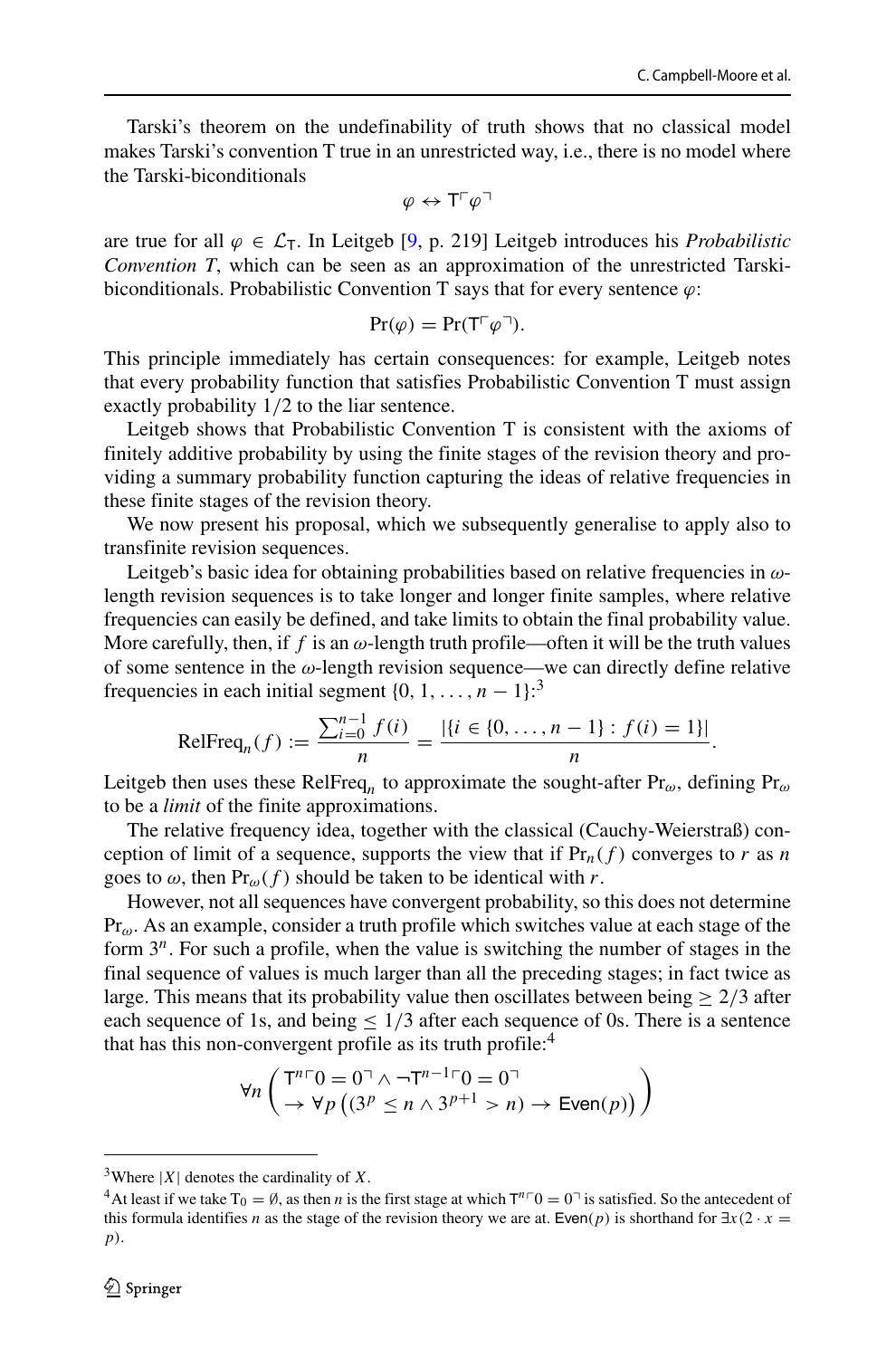So the familiar notion of limit does not give us a probability function that is defined on all profiles, or even all sentences of  $\mathcal{L}_T$ . To determine a probability value for *all* profiles, one can take a *generalised limit* at stage *ω* of the finite relative frequencies. There are of course many ways of doing this, many of which would result in a finitely additive probability function defined on  $\mathcal{L}_T$ . But Leitgeb proposes that we take a *Banach limit* at stage *ω*, and define the sought after probability function Pr to be such a Banach limit. A Banach limit is a generalised limit that is *shift-invariant*:

**Definition 3** For an truth profile  $f : \kappa \to \{0, 1\}$ , the shift *Sf* of *f* is the function such that

$$
Sf(\alpha) = f(\alpha + 1).
$$

**Definition 4** Pr is shift-invariant iff for all  $f$ ,  $Pr(f) = Pr(Sf)$ .

Leitgeb then shows how being shift-invariant guarantees that Pr indeed meets the adequacy condition of satisfying Probabilistic Convention T (Leitgeb [\[9\]](#page-26-0), Theorem 1, p. 219–220).

In the previous section we saw that the sentence  $\forall n \top^n 0 = 0$ <sup> $\top$ </sup> is not necessarily classified as true at stage  $\omega$ . Since  $Pr_n(\forall nT^{n} \cap D = 0)$  may be 0 for all *n*, it follows that  $Pr_{\omega}(\forall nT^{n\top}0 = 0^{\top})$  may be 0. But just as it seems intuitively clear that  $\forall n$ T<sup>n</sup><sup>-</sup>O = 0<sup>-</sup> is true, it seems that it *should* get a probability (approximating) 1. It seems that the overwhelming likelihood of  $\forall n \text{T}^n \ulcorner 0 = 0 \urcorner$  being true becomes visible only in the transfinite. There are also paradoxical sentences whose 'true colours' only become visible after stage *ω*. It is not hard to construct sentences that start oscillating in a liar-like fashion only after some transfinite stage  $\alpha$  (but do something different before stage  $\alpha$ ).<sup>[5](#page-7-1)</sup> Thus we have also probabilistic reasons for extending Leitgeb's construction into the transfinite.<sup>6</sup>

## <span id="page-7-0"></span>**5 Two Proposals**

In this section, we try to improve on the revision theories of probability that we have discussed above, and formulate two new proposals. In the first proposal, a class of real-valued probability measures is defined. In the second proposal, a class of hyper-real probability functions is constructed.

#### **5.1 The Idea Behind the Proposals**

We want Pr to be something like the relative frequency of  $\varphi$  being true, but we only have a clear idea of how to define the required relative frequency if we have finitely

<sup>5</sup>See footnote 2.

<span id="page-7-2"></span><span id="page-7-1"></span><sup>6</sup>Campbell-Moore [\[5\]](#page-26-8) presents a proposal which might also be seen as a method of extending Leitgeb's construction to the transfinite; but Campbell-Moore points out a number of undesirable features of her proposal. This paper can be seen as an improvement on her proposal. There are also some technical similarities between PrApprox that we construct and her limit stage requirements: If *C* is a closed property (see Campbell-Moore [\[5\]](#page-26-8)) and  $\{X \in [\kappa]^{< \omega} \mid \text{RelFreq}_X(f) \in C\} \in \mathcal{U}$  then  $\text{PrApprox}(f) \in C$ .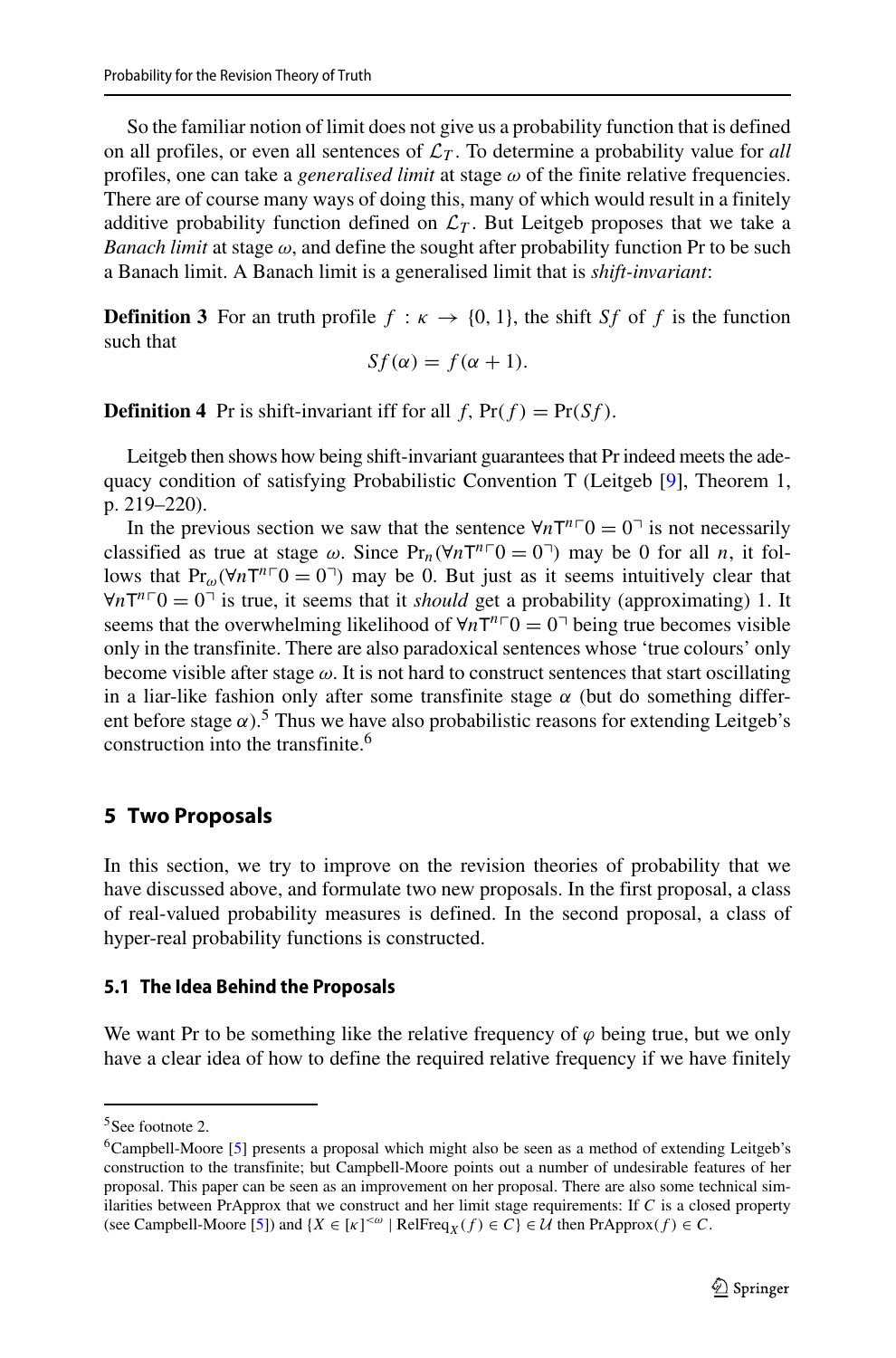many stages. What we will do, then, is first take finite samples and work out relative frequencies for these, and then sum up the findings from this finite sampling into a probability value. In order to sum up the findings, we will be using an ultrafilter.

Leitgeb's construction only looked at up to  $n - 1$ :{0*,* 1*, ..., n* − 1}, but we here define finite sampling more generally. For a finite, non-empty set of ordinals *X* we define

$$
\text{RelFreq}_X(f) := \frac{\sum_{\alpha \in X} f(\alpha)}{|X|} = \frac{|\{\alpha \in X : f(\alpha) = 1\}|}{|X|}.
$$

So, in particular, if *X* is the interval  $\{0, 1, \ldots, n-1\}$ , we have RelFreq<sub>*X*</sub> is the same as RelFreq*<sup>n</sup>* as defined earlier.

We now want to choose Pr in such a way that it sums up the results from the finite sampling from ordinals  $\lt \kappa$ . Using standard notation, we call the collection of all such finite, non-empty samples

$$
[\kappa]^{<\omega} := \{ X \subseteq \kappa \mid X \neq \emptyset \text{ and } X \text{ is finite} \}.
$$

So we define Pr using the RelFreq<sub>*X*</sub>(*f*) for  $X \in [\kappa]^{<\omega}$ . The probability value we will assign will consider what happens in 'enough' samples. If *enough* samples have RelFreq<sub>X</sub>(f) = *r* then we will assign Pr(f) = *r*. We will capture this notion of *enough* by an *ultrafilter*, U. [7](#page-8-0) This imposes rather strong constraints on the notion of 'enough', for example either a collection of samples counts as enough or its complement does. But these are required to ensure that our proposals end up assigning every sentence a probability value.

We then want:

$$
\Pr(f) = r \in \mathbb{R} \text{ if } \{X \in [\kappa]^{<\omega} \mid \text{RelFreq}_X(f) = r\} \in \mathcal{U},
$$
\n
$$
\text{where } \mathcal{U} \text{ is an ultrafilter on } [\kappa]^{<\omega}.
$$

This does not yet fix the probability values of all sentences: it might be that for no real number *r* do enough samples have RelFreq<sub>*X*</sub>( $\varphi$ ) = *r*.<sup>[8](#page-8-1)</sup>

To be able to assign values to all sentences we make two different proposals. The first is to assign a sentence a real number as a probability value if that number is *approximated* in enough samples. This proposal is developed in Section [5.2,](#page-9-0) and is called PrApprox. The second proposal we make does require that the value the sentence is assigned is exactly achieved in enough samples, it just allows that the probability values be non-standard real numbers, or *hyperreals*. We develop this proposal in Section [5.3,](#page-9-1) and the probability notion developed is labelled PrHyp. These

- $\emptyset \notin \mathcal{U}$
- If  $A \in \mathcal{U}$  and  $B \supseteq A$ , then  $B \in \mathcal{U}$ ,
- If  $A \in \mathcal{U}$  and  $B \in \mathcal{U}$ , then  $A \cap B \in \mathcal{U}$ .
- *–* Either *A* ∈ *U* or  $[\kappa]^{<\omega} \setminus A \in \mathcal{U}$ .

It is rather common to use the metaphor of 'enough' to describe such ultrafilters.

<span id="page-8-1"></span><sup>8</sup>For example, consider  $T^{\top}0 = 0^{\top}$  which has the truth profile  $f, t, t, t, \ldots$  if we start with  $T_0 = \emptyset$ . For any fine, non-principal ultrafilter this will not have its relative frequency equal to any fixed value in enough samples. See Section [6](#page-11-0) for definitions of these kinds of ultrafilters.

 $^{7}U \subseteq \wp([k]^{<\omega})$  is an *ultrafilter* iff:

<span id="page-8-0"></span> $[-\quad [\kappa]^{<\omega} \in \mathcal{U},$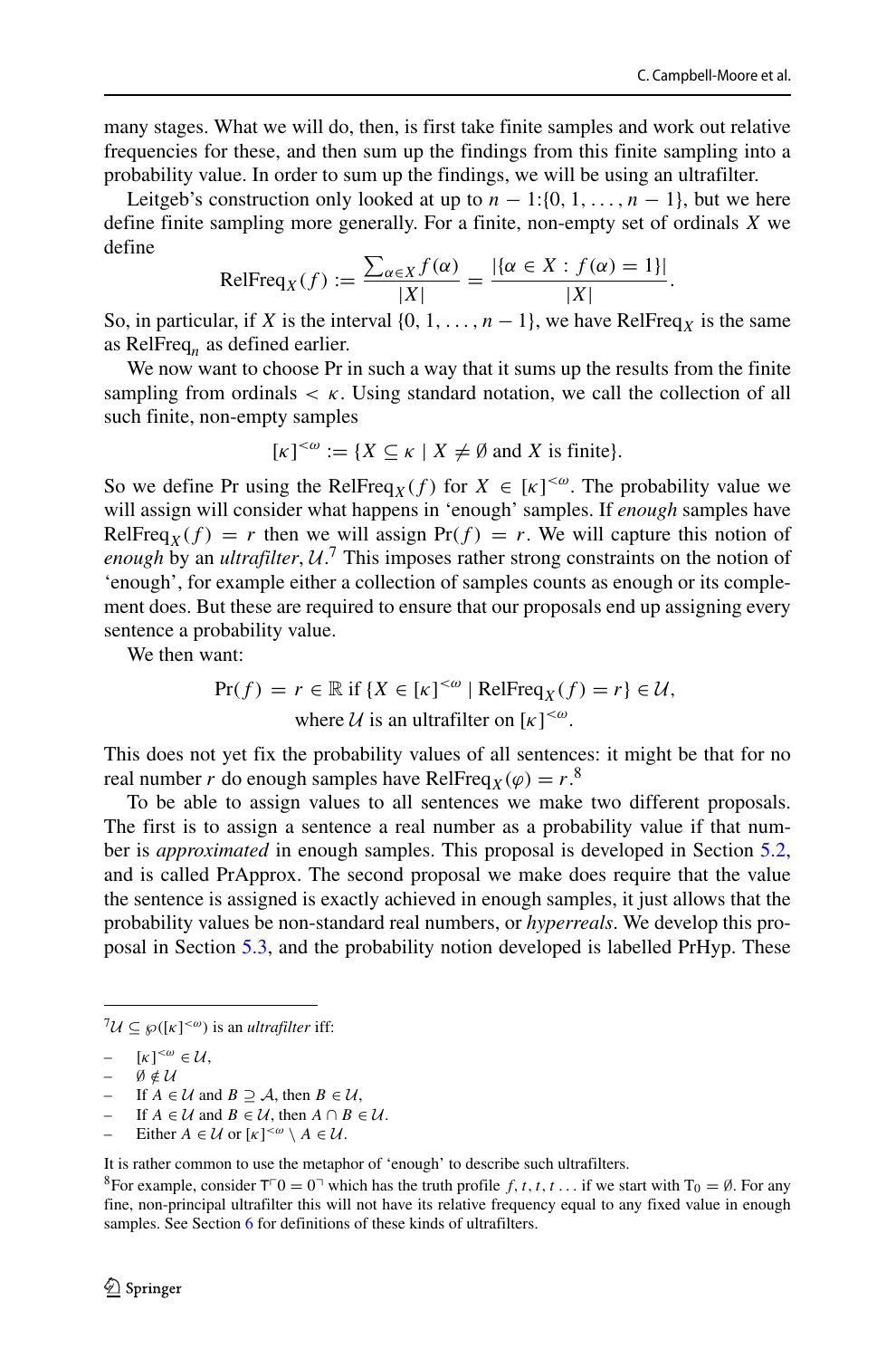two proposals that we present are very closely connected: PrApprox is just the standard part of PrHyp, as is made precise in Theorem 9, but we think it is valuable to present PrApprox directly both because we think that helps understanding PrHyp without needing to first know anything about the hyperreals, and because we think it is a valuable proposal in itself.

Our definitions are always relative to an ultrafilter  $U$ . The probability values that are assigned by these are thus dependent on the ultrafilter chosen.<sup>[9](#page-9-2)</sup> In Section [6](#page-11-0) we consider some further global properties that can be imposed on ultrafilters and discuss the consequences they have for the probability values assigned by the proposals.

#### <span id="page-9-0"></span>**5.2 Real-Valued Probabilities**

The proposal developed in this section extends the previous suggestion, which took a real number as the value of a sentence if that number was the relative frequency in enough samples, by looking at *approximation* instead of equality. This will allow that every sentence is assigned a particular real number as its probability value, of course relative to a chosen ultrafilter.

We use RelFreq<sub>*X*</sub>(*f*)  $\approx$ <sub>1/n</sub> *r* as shorthand for  $|RelFreq_X(f) - r| < 1/n$ .

**Definition 5** PrApprox $(f) = r \in \mathbb{R}$  iff for all  $n \in \omega$ ,

$$
{X \in [\kappa]^{<\omega} | \text{RelFreq}_X(f) \approx_{1/n} r} \in \mathcal{U}.
$$

It turns out that this does in fact ensure that each sentence obtains a probability value, and even ensures that the probability values they receive satisfy the axioms of finitely additive probability.

**Proposition 6** PrApprox *assigns a value to each sentence and this is a finitely additive probability function.*

*Proof* This can be proved directly, but it can be seen more concisely as a corollary of Proposition 9 and the fact that PrHyp is a perfectly additive probability function.  $\Box$ 

We take this to be a potential suggestion for our sought-after Pr. However we will also give another alternative in the next section.

#### <span id="page-9-1"></span>**5.3 Hyperrational Probabilities**

The probability functions that were discussed in the previous section are everywhere defined, real valued and finitely additive. But they are not  $\sigma$ -additive, i.e., there may be cases where

 $\Pr(\exists x \varphi(x)) \neq \lim_{n \to \infty} \Pr(\varphi(0) \vee \ldots \vee \varphi(n))$ 

(Leitgeb [\[10\]](#page-26-0), Theorem 1, p. 219–220). Indeed, they do not satisfy any natural infinite additivity rule.

<span id="page-9-2"></span> $9$ See Benci et al. [\[3\]](#page-25-0) for further discussion of the dependence on the ultrafilter.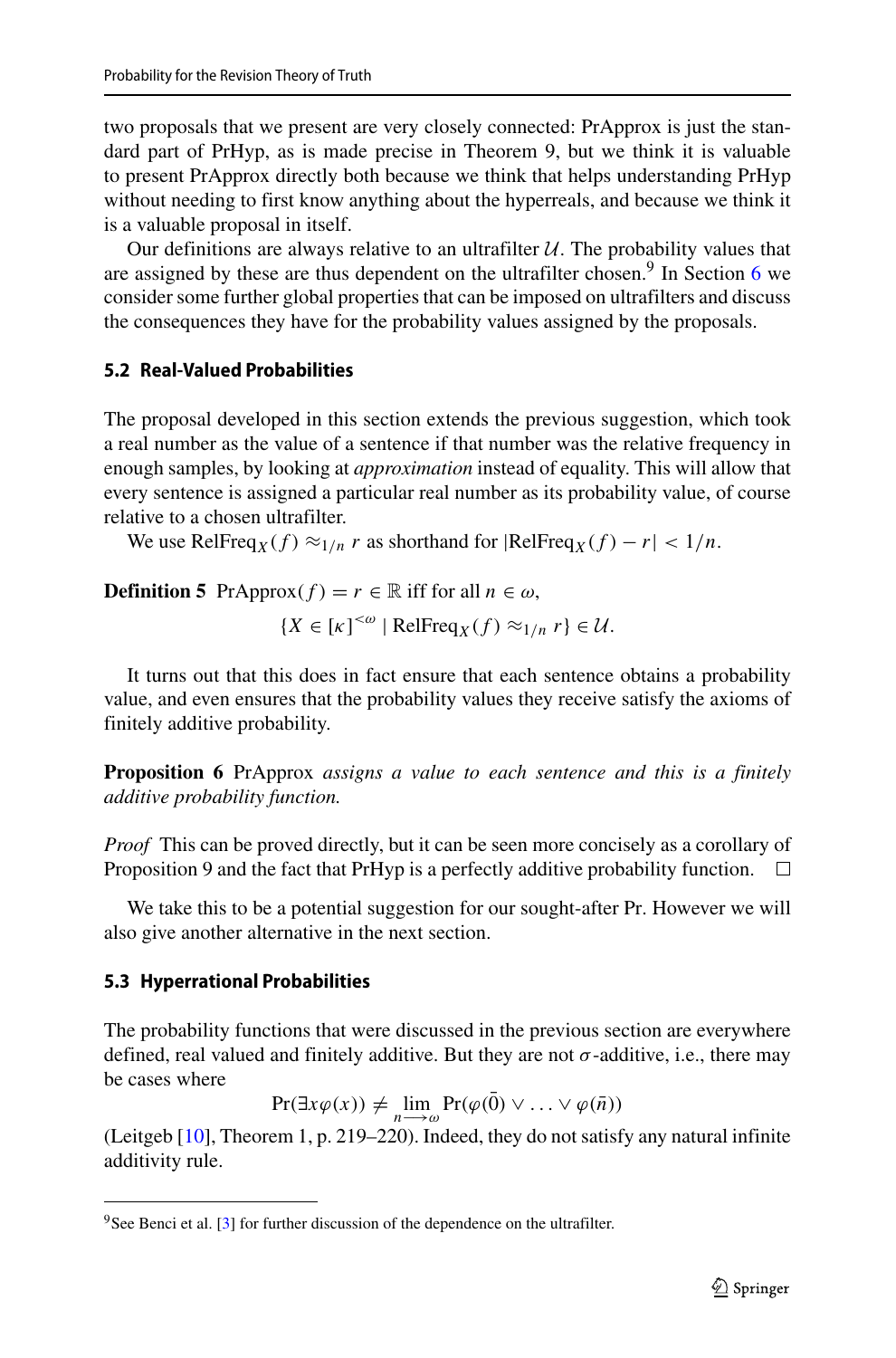We will now define a class of probability functions that do satisfy a natural and strong infinite additivity principle. This principle is called *perfect additivity*. It says, roughly, that for *any* family (countable or uncountable) of pairwise disjoint events, the probability of its union is the sum of the probabilities of the members of the family.<sup>10</sup> The price that we will have to pay is that these probability functions take their value in a non-archimedean extension of Q (*hyperrational spaces*). This construction uses the machinery developed in Benci et al. [\[2\]](#page-25-1).

This construction allows us to keep the equivalence

$$
PrHyp(f) = r \text{ iff } \{X \in [\kappa]^{<\omega} \mid RelFreq_X(f) = r\} \in \mathcal{U},
$$

instead of resorting to using approximation in the right hand side of this equivalence. However it will do so by assigning *non-standard* probability values to sentences where no real satisfies the right hand side of this equivalence.

As before, we consider a revision sequence for  $\mathcal{L}_T$  of length  $\kappa$ , and we take an ultrafilter  $U_k$  on  $[\kappa]^{<\omega}$ .

We will construct the hyperreal space in the usual way, by using equivalence classes based on the ultrafilter chosen.

**Definition 7** For 
$$
F, G : [\kappa]^{<\omega} \to \mathbb{Q}
$$
, define:  $F \sim_{\kappa} G$  iff  

$$
\{X \in [\kappa]^{<\omega} \mid F(X) = G(X)\} \in \mathcal{U}.
$$

Here *F* and *G* can be thought of as giving relative frequencies of truth on finite sets ('samples') of hypotheses.

Now we use the ∼*<sup>κ</sup>* equivalence classes to be the objects in our hyperrational space:  $H_k = \{ [F]_{\sim_k} \}$ . On the basis of elementary arguments from non-standard analysis, this can be seen as a non-Archimedean extension of the rational [0,1] interval by associating a rational number *r* with  $[F_r]_{\sim k}$ , where  $F_r$  is the constant function assigning *r* to every *X*.

The field operations can be similarly used on this hyperrational space by defining them point-wise; e.g.  $[F]_{\sim_k}+[G]_{\sim_k}=[F+G]_{\sim_k}$ —one can check that these are welldefined. One can also define  $[F]_{\sim_k}$  <  $[G]_{\sim_k}$  iff  $\{X \mid F(X) < G(X)\}$  ∈  $\mathcal{U}$ . One can then define notions like 'infinitesimally close to':  $x \approx x'$  iff for all  $n \in \omega$ ,  $|x - x'| < 1/n$ .

Then for any function  $F : [\kappa]^{<\omega} \to [0, 1]^\mathbb{Q}$  we can define the (hyperrational) *probability of F* to be  $[F]_{\sim_k}$ . We obtain our desired probability values for truth profiles by using RelFreq:

**Definition 8** For *f* a truth profile, define  $F^f$  :  $[\kappa]^{<\omega} \to \mathbb{Q}$  by  $F^f(X)$ :=RelFreq<sub>*X*</sub>(*f*). Then

$$
PrHyp(f) := [F^f]_{\sim_K}.
$$

This definition extends our original attempted definition in that we have for  $r \in \mathbb{Q}$ , PrHyp $(\varphi) = r$  iff  $\{X \in [\kappa]^{< \omega} \mid \text{RelFreq}_X(\varphi) = r\} \in \mathcal{U}$ .

<span id="page-10-0"></span><sup>&</sup>lt;sup>10</sup>This is discussed in detail in Brickhill and Horsten [\[4,](#page-26-9) section 2.5]. (The exact perfect additivity principle that we get is given in Proposition 8 of that paper.)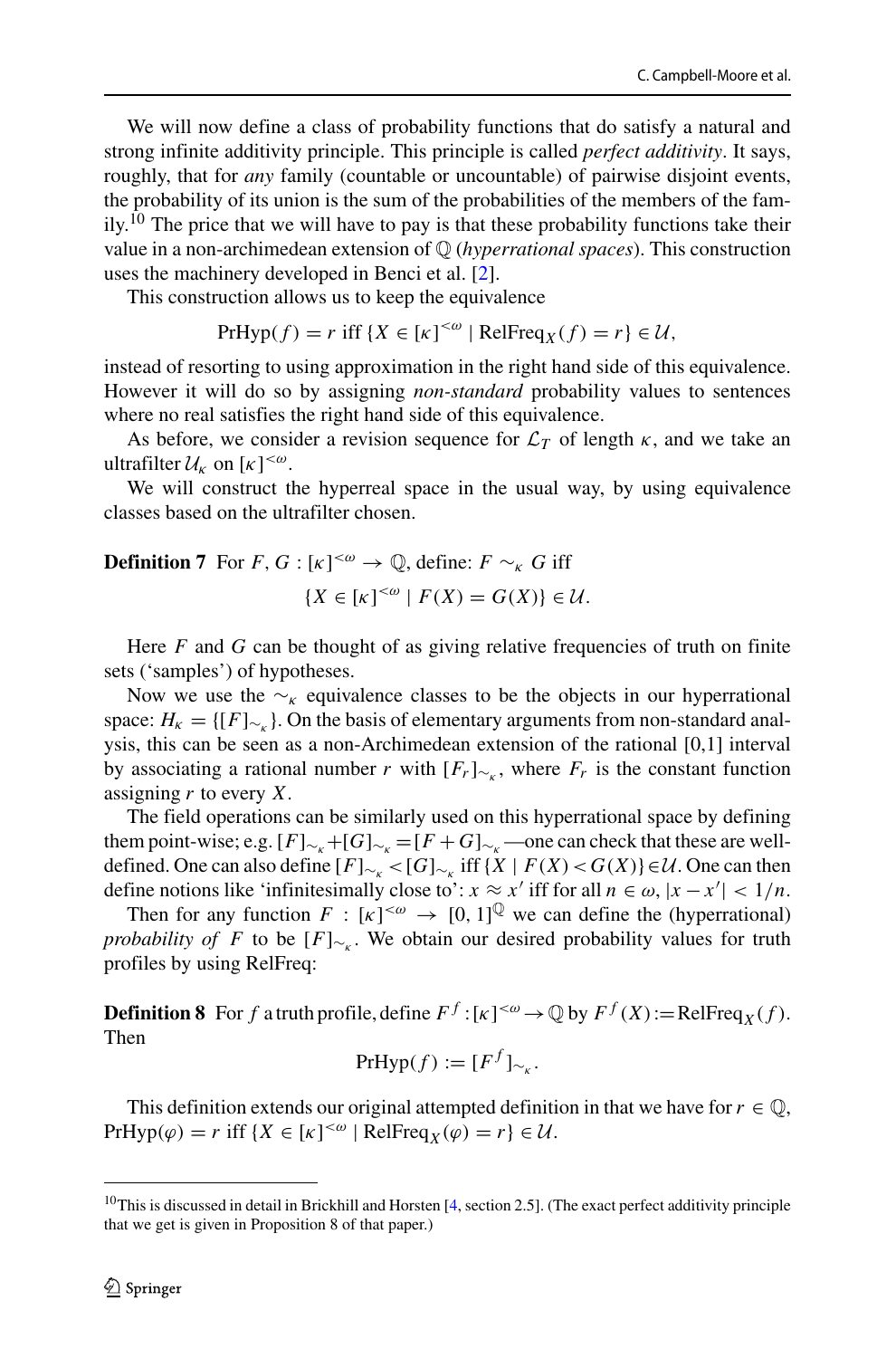PrHyp is always an everywhere defined finitely additive probability function (Benci et al. [\[2\]](#page-25-1), section 3.4). Moreover, PrHyp is *perfectly additive* (Benci et al. [\[2\]](#page-25-1), Proposition 8, p. 132–133).<sup>[11](#page-11-1)</sup>

In the mathematical literature, probability theory is *almost* regarded as applied mathematical analysis. In other words, in mathematical probability theory, many feel that if an account does not contain a rule that relates infinite events to sub-events that are infinitely small in comparison to it —of course  $\sigma$ -additivity, which makes use of the classical notion of *limit*, is the standard way of doing this— then it cannot really be said to be a *theory* of probability. In the philosophical literature on probability, in contrast, finite additivity is often regarded as sufficient.

For many purposes in philosophy we can confine ourselves to finite sample spaces (finite sets of possible worlds, for instance). But infinity is at the heart of what we are concerned with: we need to take account of infinitely many stages. In the context that we are concerned with, it is desirable to have a rule that tells us how the probability value of a sentence of the form  $\exists x \varphi(x)$  supervenes on the probability of the sentences  $\varphi(0), \varphi(1), \varphi(2), \ldots$ , and this requires an infinite additivity principle. This seems to be particularly important for the *semantic* notion of probability that we are developing here.

The definition of PrHyp relates to the notion PrApprox in the following way:

**Proposition 9** PrApprox $(f) \approx$  PrHyp $(f)$ *, i.e.* PrApprox $(f)$  *is the standard part of*  $PrHyp(f)$ *.* 

*Proof* Due to the definition of PrApprox, we have:

 ${X \mid \text{RelFreq}_X(f) \approx_{1/n} \text{PrApprox}(f)} \in \mathcal{U}$ 

for all *n* and we can thus conclude that  $PrHyp(f) \approx 1/n$  PrApprox $(f)$  for all *n*, i.e.  $PrHvp(f) \approx PrApprox(f)$ . i.e.  $PrHyp(f) \approx PrApprox(f)$ .

#### <span id="page-11-0"></span>**6 Constraints on Ultrafilters**

The construction we have presented depends on the choice of an ultrafilter  $U$ . We might wish to study what happens with particular choices of ultrafilters. In this section we consider additional restrictions one may wish to impose on the choice of ultrafilter. Using such restricted ultrafilters then allows us to read off additional properties of the probabilities assigned. For example the property of Banachness imposed on an ultrafilter ensures that the probability of the liar sentence is 1*/*2.

This section considers five properties of ultrafilters, Non-Principality, Fineness, Stability, Banachness and GrandLoop, and the features of the resulting probability functions that they lead to. At the end of the section we show to what extent the properties are compatible.

For the reader who wishes to skip technical details we provide a summary of the principles and what they lead to in Section [6.6.](#page-21-0)

<span id="page-11-1"></span><sup>11</sup>The notions of perfect additivity are defined for probabilities as applied to *events* instead of truth profiles or sentences. But one can see how to apply these definitions in our context by using Definition 25.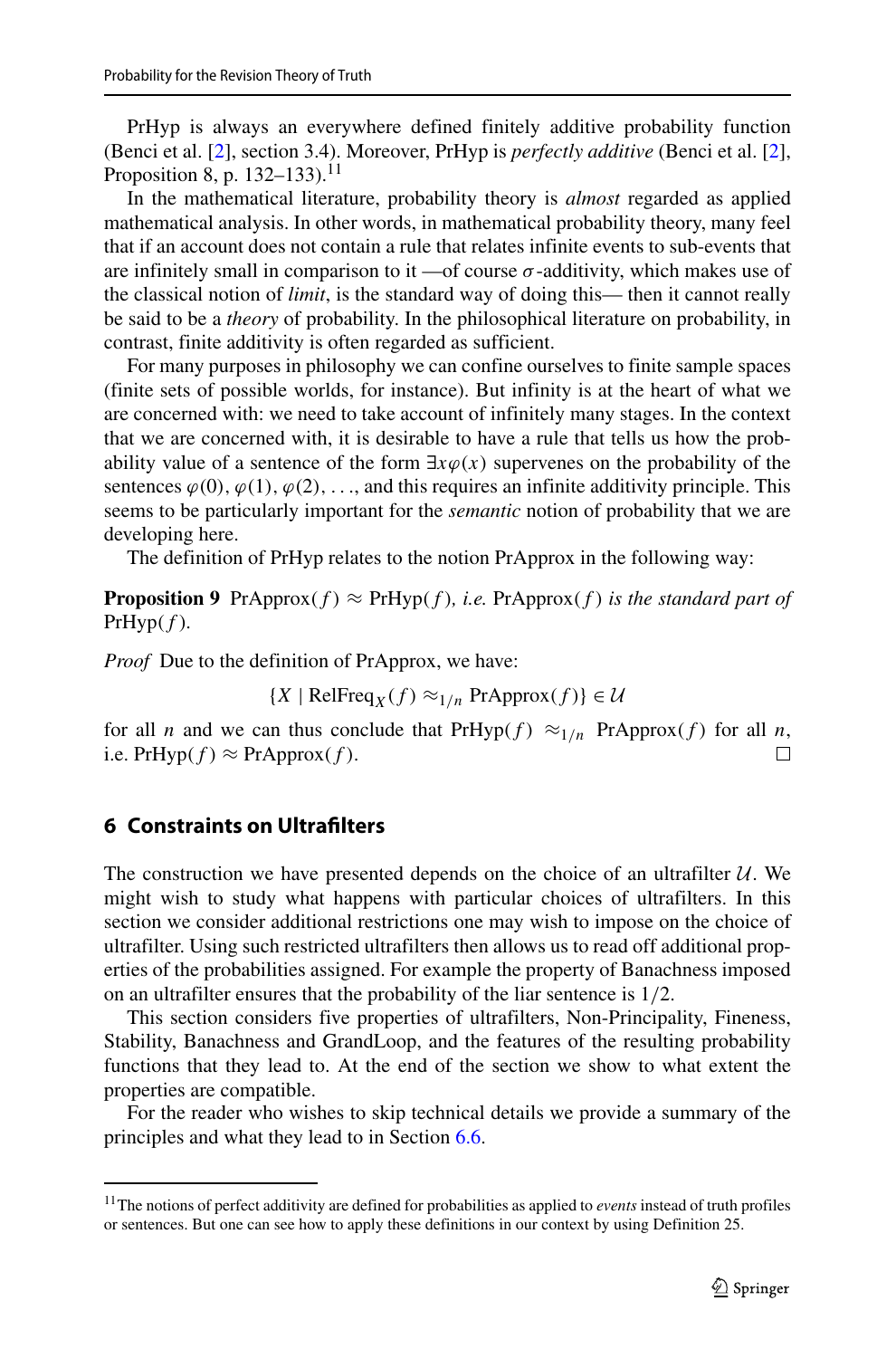$\Box$ 

## **6.1 Non-Principal**

There is a good reason to think that we should require that  $U$  be a non-principal ultrafilter as otherwise the probability is determined by a single finite snapshot.

**Definition 10** A filter  $U$  on  $[\kappa]^{<\omega}$  is *non-principal* if there is no  $X \in [\kappa]^{<\omega}$  such that  $\mathcal{U} = {\mathcal{A} \subseteq [\kappa]^{<\omega} \mid X \in \mathcal{A}}$  (or equivalently  $\{X\} \in \mathcal{U}$ ).

In fact we can say something stronger about principal *ultra*filters: they are determined by a sample consisting of a *single* stage: i.e. if  $U$  is a principal ultrafilter then there is some  $\alpha$  such that  $\mathcal{U} = {\mathcal{A} \subseteq [\kappa]^{<\omega} \mid {\alpha} \in \mathcal{A}}.$ 

Principal ultrafilters count a single sample, in fact a singleton sample, as being enough, leading to an unnatural notion of 'enough'. They also lead to undesirable probability assignments: If the probability is defined using a principal ultrafilter, then we will get that  $PrHyp(f) = RelFreq_{\{\alpha\}}(f)$  for the  $\alpha$  which generates U. We will thus have that  $PrHyp(f) = f(\alpha)$ . So probability values will always be 0 or 1 depending on whether the sentence is satisfied at  $\alpha$  or not. This is undesirable. We will thus require that our ultrafilter is non-principal.

Non-principal ultrafilters, along with all the others we mention in this section, will always exist, but we leave this result to Section [6.6.](#page-21-0)

## **6.2 Fine**

There is a school of thought that holds that it is desirable for a probability function to be so fine-grained as to distinguish between impossible and possible events. In other words, only the probability of the empty event should be 0. This requirement is called *regularity* (Lewis [\[11\]](#page-26-10), p. 267).<sup>[12](#page-12-0)</sup> In our context, regularity amounts to the requirement that  $PrHyp(f) = 0$  only if the sentence is always false up to stage  $\kappa$ . We obtain such regularity if we restrict our attention to *fine* ultrafilters:

**Definition 11** For  $\beta < \kappa$  define:

$$
A_{\text{Fine}}^{\beta} := \{ X \in [\kappa]^{<\omega} \mid \beta \in X \}
$$

An ultrafilter *U* is *fine* if  $A_{\text{Fine}}^{\beta} \in \mathcal{U}$  for all  $\beta < \kappa$ .

Hyperrational probability functions based on fine ultrafilters have interesting properties:

**Proposition 12** *If the ultrafilter* U *on which* PrHyp *is based is fine, then* PrHyp *is regular (in the sense given above).*

*Proof* Brickhill and Horsten [\[4,](#page-26-9) Proposition 2.5].

<span id="page-12-0"></span><sup>&</sup>lt;sup>12</sup>A philosophical discussion of the requirement of regularity can be found in Benci et al. [\[3,](#page-25-0) section 5.2].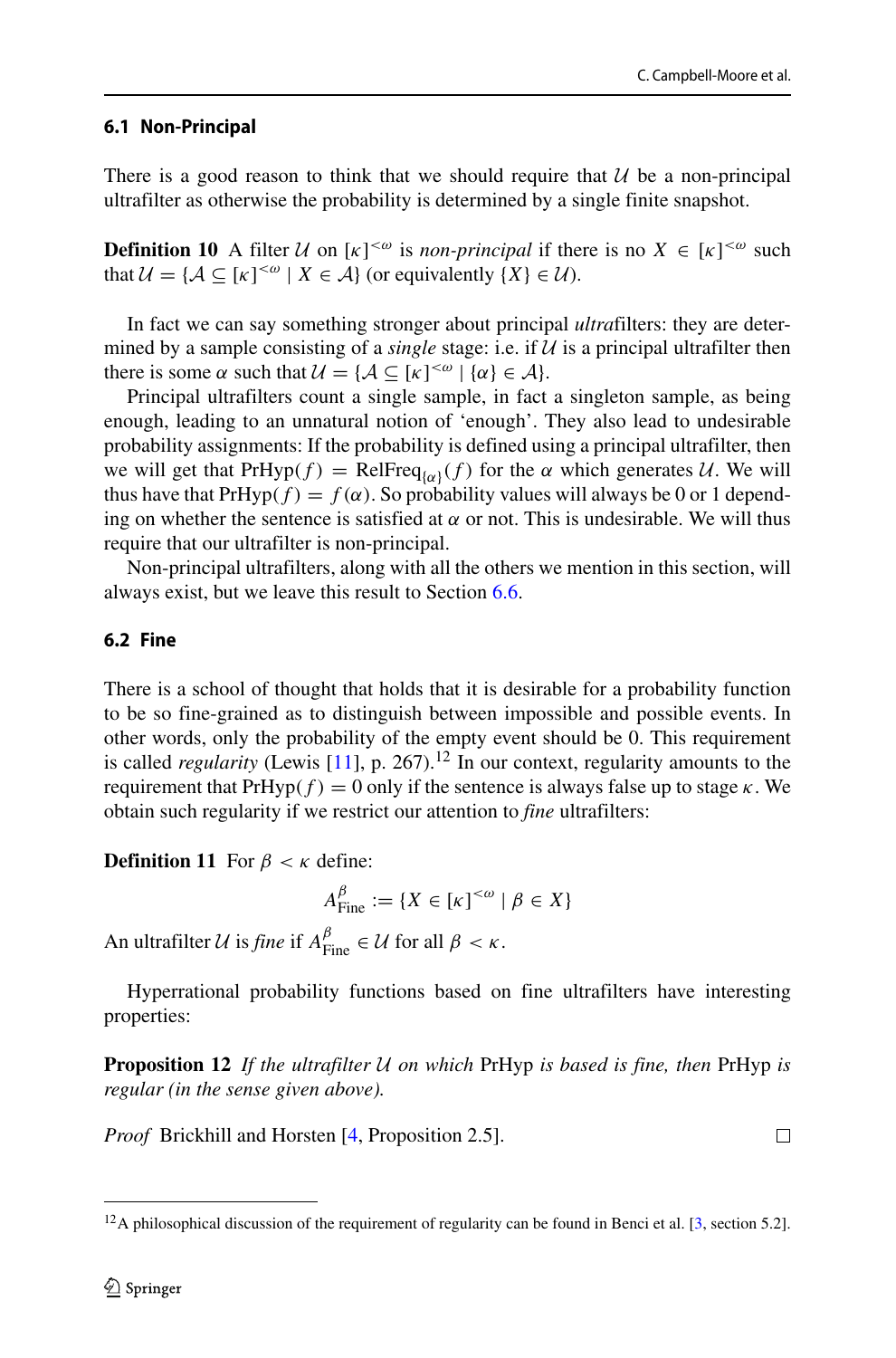It is easy to see that fineness entails non-principality. Moreover, fineness entails *uniformity*, i.e., that the probability of any truth profile that has a 1 only at a single ordinal is the same. Or, in terms of events, the probability of any singleton event is the same as that of any other singleton.

**Proposition 13** *If the ultrafilter* U *on which* PrHyp *is based is fine, then* PrHyp *is uniform.*

*Proof* Brickhill and Horsten [\[4,](#page-26-9) Proposition 2.6].

In the present setting, given perfect additivity, uniformity means that every model in the revision sequence makes an equal contribution to the probability of any sentence of  $\mathcal{L}_T$ .

Alternatively, a *weight function* can be added to the construction of PrHyp, as in Benci et al. [\[2\]](#page-25-1). This will enable us, for instance, to assign more weight to ordinals that are further away from limit ordinals (as one might think that stages that are further away from a limit are better). This would allow us to get regularity without uniformity.

It is easy to see that if PrHyp is constructed from a fine ultrafilter, then the sentence  $\neg$ T<sup> $\Gamma$ </sup> $0 = 0$ <sup> $\exists$ </sup>, which has truth profile  $(1, 0, 0, 0, 0, ...)$  if we start from the empty hypothesis, is given an infinitesimally small but non-zero probability value by it. Proposition 9, which relates the real-valued probability function PrApprox to the hyperrational probability function PrHyp, then entails that  $PrApprox(\neg \top \cap 0 = 0 \neg)$  = 0. So PrApprox will not in general be regular even if it is based on a fine ultrafilter. Note that this is not necessarily a bad thing: it seems good to *completely* ignore the only model in the revision sequence that makes the grounded sentence  $\neg T \bigcirc = 0$ true even though it *should* come out false! We will return to the question of to what extent regularity is desirable in Section [6.6.](#page-21-0)

#### <span id="page-13-0"></span>**6.3 Stability**

The next property of ultrafilters that we consider is that of being a *stability ultrafilter*. A stability ultrafilter only cares about what happens in the 'final' part of the truth profile of a sentence. The motivation for it therefore directly conflicts with the motivation for the fineness property, and indeed we will see in Section [6.6](#page-21-0) that the property of stability we introduce is incompatible with that of fineness, at least if these properties are required unrestrictedly.

The intuition behind the stability notion is that if a sentence ends up always being false from some stage onwards, then a stability ultrafilter will give that probability 0 as it doesn't care what happened in the initial part of the truth profile. This will get us, for example, that  $PrHyp(T^{\top}0 = 0^{\top}) = 0$ , whereas regularity got us that it was non-zero if our starting hypothesis was empty.

**Definition 14** For  $\beta < \kappa$  define:

$$
A_{\text{Stability}}^{\beta} := \{ X \in [\kappa]^{<\omega} \mid \text{for all } \alpha \in X, \alpha \ge \beta \}.
$$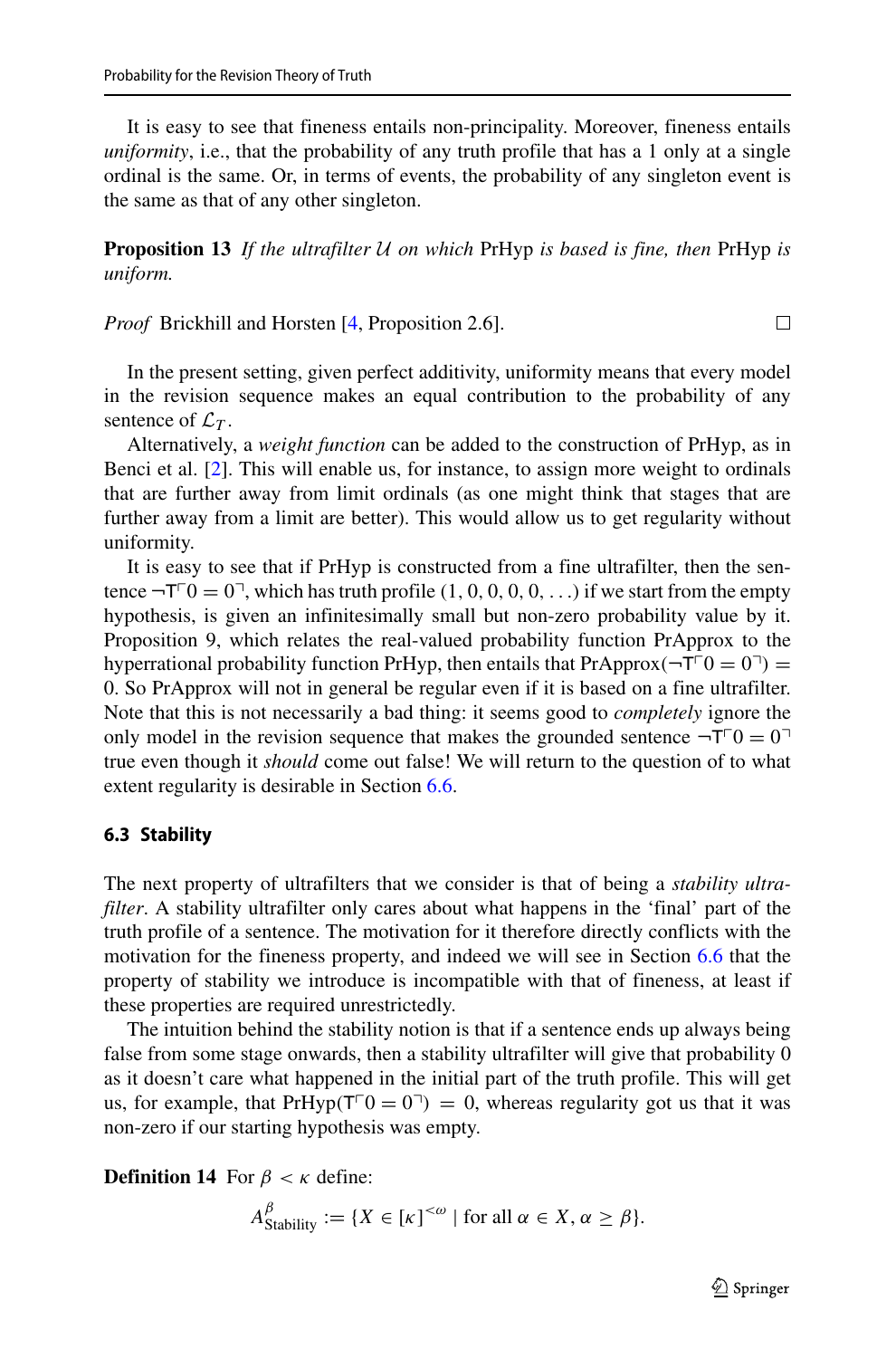We say U is a *stability-at-β ultrafilter* if  $A_{\text{Stability}}^{\beta} \in \mathcal{U}$ .

This allows one to ignore initial stages of the revision sequences, as made precise by the following proposition:

**Proposition 15** *Suppose*  $A_{Stability}^{\beta} \in \mathcal{U}$ . Suppose f and f' are truth profiles such that *for*  $\kappa > \alpha \ge \beta$ ,  $f(\alpha) = f'(\alpha)$ *. Then*  $PrHyp(f) = PrHyp(f')$ *.* 

*Proof* Let *f* and *f'* agree from *β* onwards. Then for each  $X \subseteq [\beta, \kappa)$ ,  $\text{RelFreq}_X(f) = \text{RelFreq}_X(f')$ , and thus  $\{X \mid \text{RelFreq}_X(f) = \text{RelFreq}_X(f')\} \supseteq$  $A_{\text{Stability}}^{\beta} \in \mathcal{U}$ , so by the superset property of ultrafilters  $\{X \mid \text{RelFreq}_X(f) = \emptyset\}$  $\text{RelFreq}_X(f')\}\in\mathcal{U}$ . Therefore  $\text{PrHyp}(f)=\text{PrHyp}(f').$ 

Taking an ultrafilter on  $[\kappa]^{<\omega}$  that is a stability-at- $\beta$  ultrafilter is equivalent to taking an ultrafilter on (finite samples of ordinals in)  $[\beta, \kappa)$ , i.e., where one ignores the ordinals up to  $\beta$ . So considering a stability-at- $\beta$  ultrafilter is essentially the same as just applying all the considerations to a revision sequence that starts at the point *β*.

#### <span id="page-14-0"></span>**6.4 Banachness**

Leitgeb asked how one might take *Banach limits* to obtain probability values based on relative frequencies in long revision sequences (Leitgeb [\[10\]](#page-26-1), Section 2.3, Question 2). In this section we introduce a property of ultrafilters that yields Leitgeb's sought-after generalisation of his construction.

We have seen in Section [4.2](#page-5-0) that Leitgeb's construction leads to a shift invariant probability function: assigning the same probability values to an  $\omega$ -length truth profile, *f* , and its shift *Sf* . One of the aims of the present paper is to base probability judgements on revision sequences longer than  $\omega$ . In the hyperrational approach, given regularity, it is clear that we cannot have, for all truth profiles  $f$ ,  $PrHyp(f)$  =  $PrHyp(Sf)$ : otherwise the probability value assigned would ignore the truth value at stage 0, but regularity rules that out. But it might be reasonable to ask in this context for *almost shift invariance*, i.e.,  $PrHyp(f) \approx PrHyp(Sf)$ . This would entail that for all  $\varphi \in \mathcal{L}_T$ , PrHyp $(\varphi) \approx$  PrHyp $(T^{\lceil} \varphi^{\lceil})$ . In other words, such hyperrational probability functions would *approximately* satisfy Probabilistic Convention T, and the associated real probability functions, PrApprox, would *fully* satisfy Probabilistic Convention T.

On longer finite initial intervals, the relative frequencies associated with a truth profile *f* and its shift *Sf* approximate each other ever closer. So the rough idea for constructing a shift invariant probability measure is to let larger and larger finite intervals belong to the ultrafilter on which the probability function is based.<sup>13</sup>

<span id="page-14-1"></span><sup>&</sup>lt;sup>13</sup>A simper requirement would be to define  $A_{\text{Banach}}^n := \{I_\alpha^k \mid n < k\}$ . But this would cause conflicts with Fineness so we take this weaker definition which is also sufficient for obtaining shift-invariance.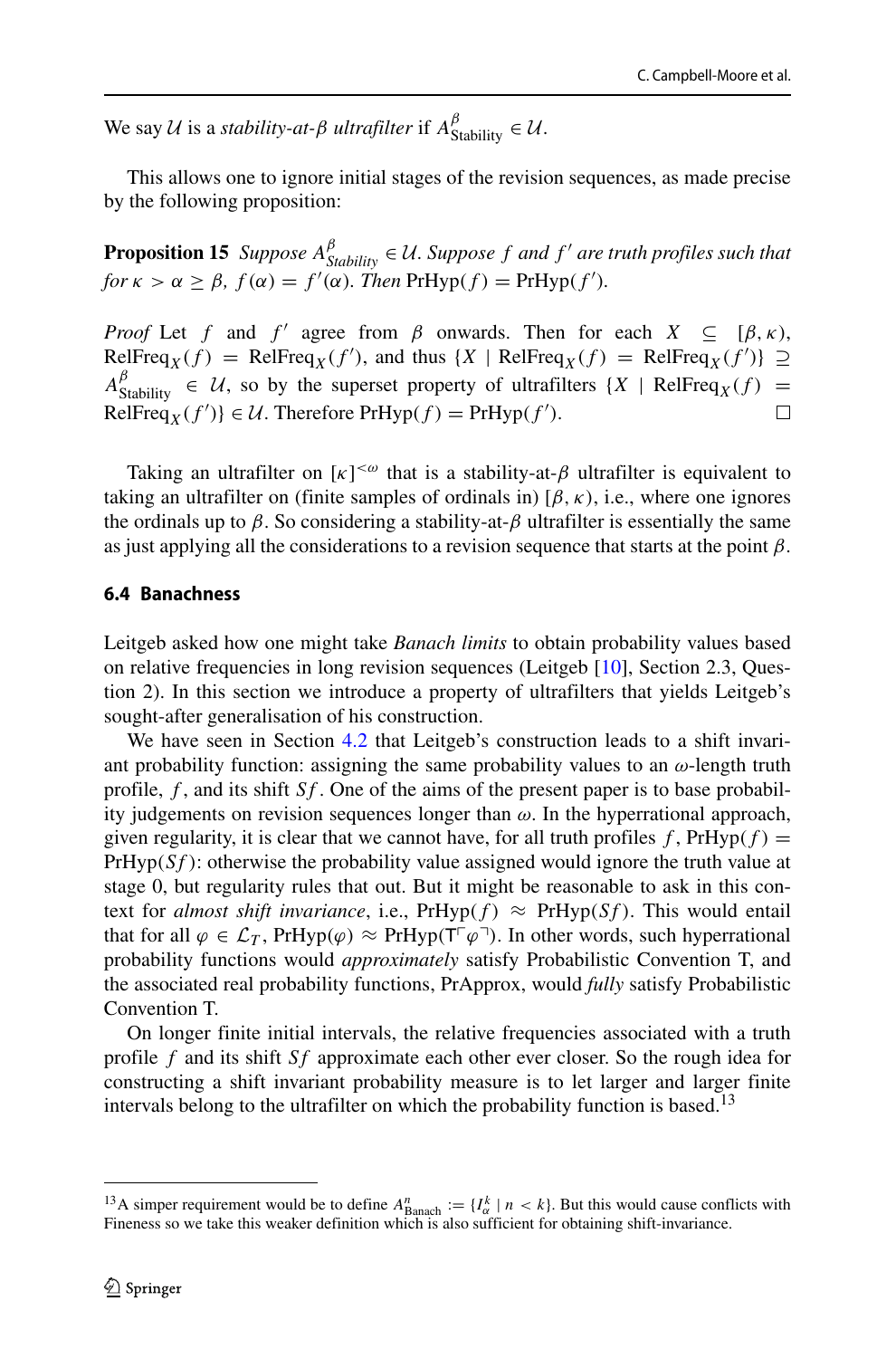Since we will be using it a lot, it will be useful to give a shorthand for intervals of length  $k \in \mathbb{N}$ ) starting at  $\alpha$ .

**Definition 16** Let  $I_{\alpha}^{k} := [\alpha, \alpha + k] = {\gamma \mid \alpha \leq \gamma < \alpha + k}.$ 

**Definition 17** For each  $n \in \mathbb{N}$  define

$$
A_{\text{Banach}}^n := \left\{ \left. \bigcup_{i=1}^m I_{\alpha_i}^{k_i} \in [\kappa]^{<\omega} \; \middle| \; \begin{array}{l} m \in \mathbb{N}, \\ n < k_1, \ldots, k_m \in \mathbb{N}, \\ \alpha_1, \ldots, \alpha_m < \kappa, \end{array} \right. \right\}.
$$

Say that  $U$  is *Banach* if each  $A_{\text{Banach}}^n \in U$ .

This will do the job we require: such Banach ultrafilters will generate shift invariant PrApprox measures, and almost shift invariant PrHyp measures. We thus have provided our answer to Leitgeb's open problem.<sup>14</sup>

Recall that for any truth profile  $f : \kappa \to \{0, 1\}$ , the shift of f, Sf, is defined by  $Sf(\alpha) = f(\alpha + 1)$ .

**Proposition 18** *If* U *is a Banach ultrafilter, then* PrApprox *is shift-invariant, i.e.*

$$
PrApprox(f) = PrApprox(Sf).
$$

*And* PrHyp *approximates the equality (i.e. replace*  $= by \approx$ *).* 

*Proof* Let *n* be chosen. We want to show that

$$
{X \in [\kappa]^{<\omega} | \text{RelFreq}_X(f) \approx_{1/n} \text{RelFreq}_X(Sf) } \in \mathcal{U}.
$$

We will show that for each  $X \in A_{\text{Banach}}^{2n}$ , RelFreq<sub>*X*</sub>(*f*)  $\approx_{1/n}$  RelFreq<sub>*X*</sub>(*Sf*). The result will then follow by the assumption that  $A_{\text{Banach}}^{2n} \in \mathcal{U}$ .

Suppose *X* is some member of  $A_{\text{Banach}}^{2n}$ . Then *X* is of the form  $\bigcup_{1 \le i \le m} I_{\alpha_i}^{k_i}$ where  $k_i$  > 2*n*. Without loss of generality we can choose these intervals to be disjoint.

Since  $k_i > 2n$ ,

$$
\text{RelFreq}_{I_{\alpha_i}^{k_i}}(f) - \text{RelFreq}_{I_{\alpha_i}^{k_i}}(Sf) = \frac{f(\alpha_i) - f(\alpha_i + k_i)}{k_i} < \frac{2}{k_i} < \frac{1}{n}
$$

<span id="page-15-0"></span><sup>14</sup>Leitgeb actually asks how one can take Banach limits, which are *linear functionals* that are shiftinvariant. We have just defined our probabilities on truth profiles, which are sequences of 1s and 0s. If we instead defined everything to apply a "probability" value to bounded sequences of reals then our PrApprox would be a linear functional that is shift-invariant, i.e. a Banach limit. This alternative definition would also allow a more direct proof of Proposition 20 from Proposition 18.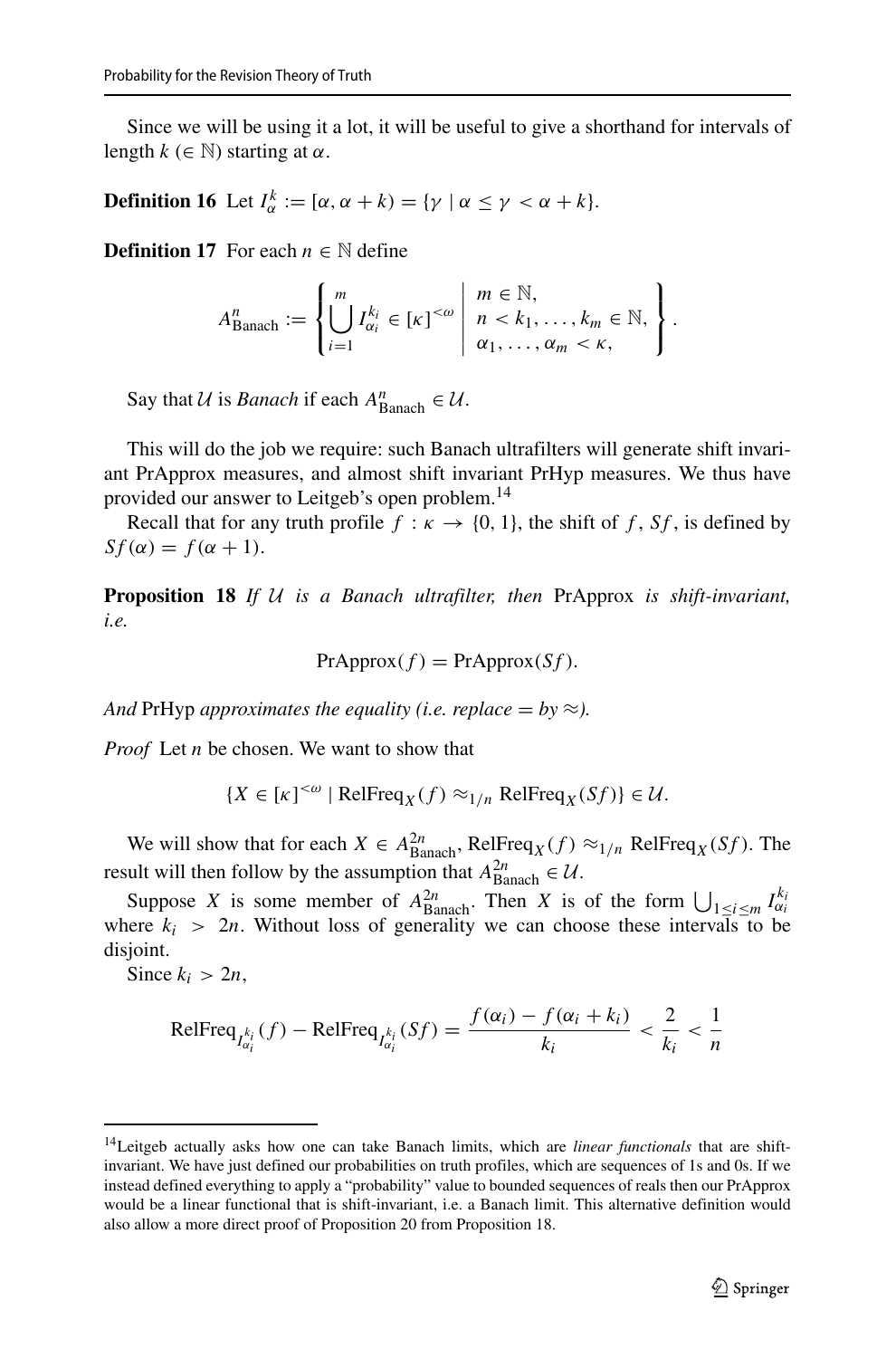So *X* is a finite union of intervals, where the relative frequency of *f* and *Sf* are closer than 1*/n* in each interval, and thus the relative frequency of *f* and *Sf* are closer than  $1/n$  in the whole of *X*, as required.<sup>15</sup>  $\Box$ 

**Corollary 19** PrApprox *satisfies Probabilistic Convention T. I.e.*

 $PrApprox(\varphi) = PrApprox(T^{\top} \varphi^{\top})$ 

*and* PrHyp *approximates it (i.e. replace = by*  $\approx$ ).

*Proof* From Proposition 18, as in the proof of Theorem 1(2) in Leitgeb [\[9,](#page-26-0) p. 221].  $\Box$ 

This constitutes a significant improvement on the probability measures proposed in Leitgeb [\[9\]](#page-26-0): we have now satisfied Probabilistic Convention T whilst having at the same time assigned 'correct' probability values to sentences that take a long time to stabilise (such as the sentence  $\forall n \mathsf{T}^{n} \mathsf{T}^0 = 0$ <sup> $\exists$ </sup> and its more sophisticated variants).

The key feature of Banach ultrafilters is that they ensure that the ordering of the truth values plays a role in the final probability assignment. If a truth profile falls into a repeating pattern, for example, 1*,* 1*,* 0*,* 1*,* 1*,* 0*,* 1*,* 1*,* 0*,...*, then we might want to ensure that the probability assigned to this is 2*/*3. By ensuring that the ultrafilter is Banach we obtain this result.

**Proposition 20** *Suppose f falls into a repeating pattern of length N that starts at stage*  $M$   $(N, M \in \mathbb{N})$ , <sup>[16](#page-16-1)</sup> *then* 

 $PrApprox(f) = RelFreq<sub>I_M^N</sub>(f)$ 

 $and$  *thus*  $PrHyp(f) \approx RelFreq_{I_M^N}(f)$ *.* 

*Proof* We actually only need to show the result for the case when  $M = 0$  (i.e. when *f* is *N*-periodic) and the result for other *M* holds by shift invariance (Proposition 18) as PrApprox $(f)$  = PrApprox $(S^M f)$  and  $S^M f$  is a sequence that just consists of copies of the repeating sequence.

The argument works in a similar manner to that of Proposition 18. A sketch is as follows: Consider any union of intervals and each longer than  $N \cdot K$ . The collection of all such intervals is a member of  $U$  by our Banachness assumption. We show that any such union has RelFreq<sub>*X*</sub>(*f*)  $\approx$ <sub>1/*K*</sub> RelFreq<sub>*I*<sup>*N*</sup></sup>(*f*), because the majority of *X* is</sub> formed of *N*-length intervals. This proves our result.

```
<sup>15</sup>More carefully: for X = \bigcup_{1 \le i \le m} I_{\alpha_1}^{k_i},
                                                                   \text{RelFreq}_X(f) - \text{RelFre}=
                                                                      \sum_{1 \le i \le m} k_i (RelFreq<sub>I</sub>_{l_{\alpha_i}}^{k_i}(f) – RelFreq<sub>I_{l_{\alpha_i}}^{k_i}(Sf))</sub>
                                                                                                            \sum_{1\leq i\leq m}k_i≤
                                                                      \sum_{1\leq i\leq m}k_i\cdot 1/n\frac{\sum_{i \leq m} k_i}{\sum_{1 \leq i \leq m} k_i} \leq 1/n
```
<span id="page-16-1"></span><sup>16</sup>This will later be called *N*-periodic after *M*: see Definition 23 for a careful definition of this.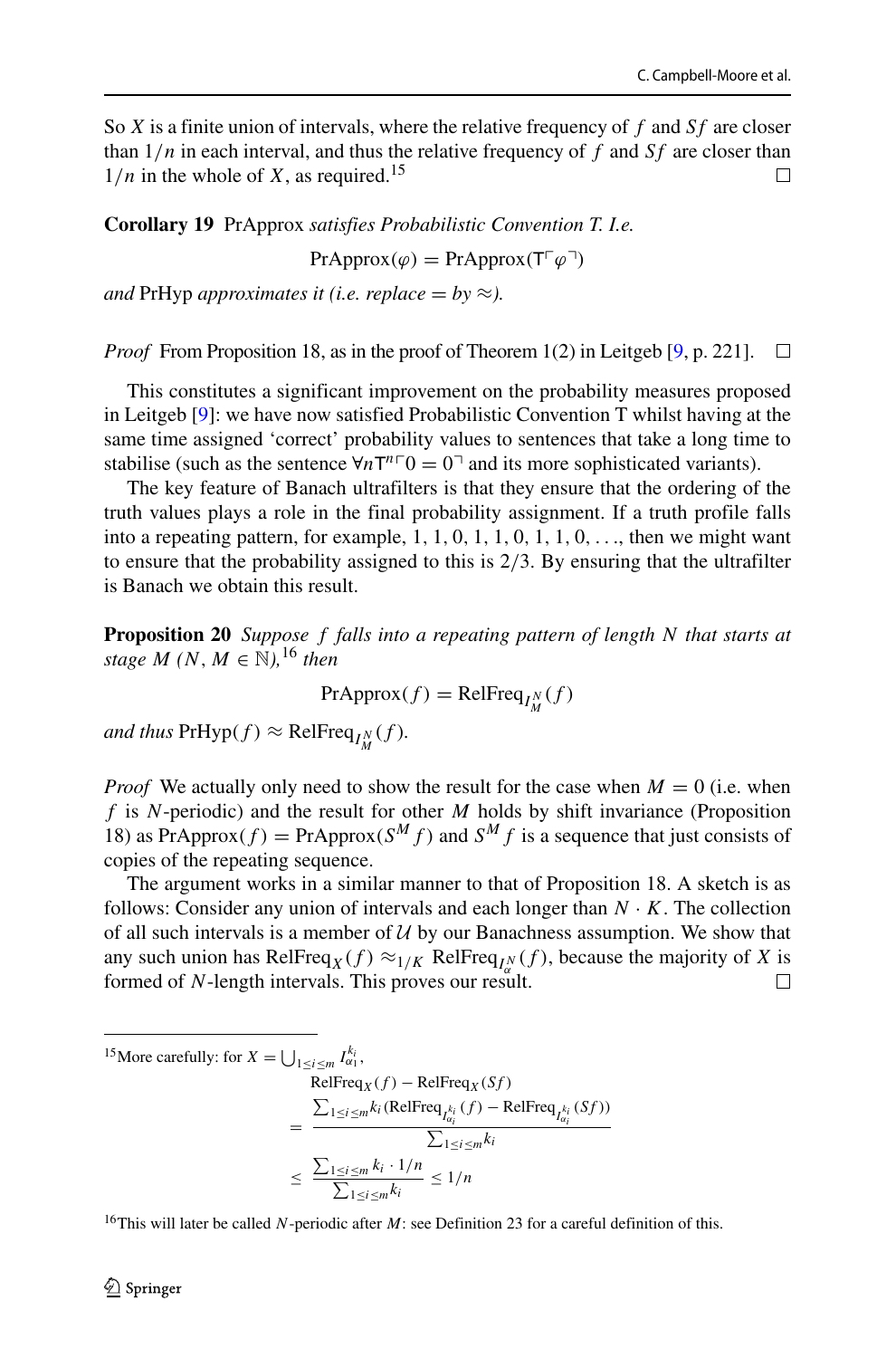If we consider, in addition to Banachness, the property of stability, we will be able to obtain the result that the probability of sentences whose truth profile falls into a repeating finite-length sequence after some transfinite stage is reduced to a finite relative frequency. This therefore extends what we obtained in Proposition 20 where we only required Banach ultrafilters, whereas here we need Banachness *and* stability.

**Proposition 21** *Suppose f falls into a repeating pattern of length N that starts at stage*  $\beta$  ( $N \in \mathbb{N}$ ,  $\beta < \kappa$ ).

 $Let \alpha \geq \beta$ *. If* U is Banach and  $A^{\alpha}_{Stability} \in \mathcal{U}$  then

 $PrApprox(f) = RelFreq<sub>I<sub>\alpha</sub><sup>N</sup></sub>(f)$ 

 $\mathcal{L}_{\text{and thus PrHyp}}(f) \approx \text{RelFreq}_{I^N_{\alpha}}(f).$ 

*Proof* The argument works as in Proposition 20.

By finite applications of shift-invariance, we see that the Banach property of shift-invariance entails the property of *finite* shift invariance, so for each  $n \in \mathbb{N}$ , PrHyp( $f$ )  $\approx$  PrHyp( $S^n(f)$ ). So we can obtain almost finite-shift-invariance of our probability functions for transfinite revision sequences. It is natural to ask whether stronger forms of almost infinite-shift-invariance can also be obtained. One might wonder, for instance, whether we can obtain probability functions such that

$$
PrHyp(f) \approx PrHyp(f+\omega),
$$

where  $(f + \omega)(\alpha) := f(\alpha + \omega)$ . Indeed, if we choose  $\kappa = \omega_1$ , one might wonder if we can have hyperrational probability functions for  $\mathcal{L}_T$  that are almost  $\beta$ -shift-invariant for every  $\beta < \omega_1$ . We will not pursue this theme further in this article.<sup>[17](#page-17-0)</sup>

#### **6.5 Grand Loop**

It is known from the literature on the revision theory of truth that if we use the Herzberger limit rule then every sentence falls into a repeating pattern. This eventual periodicity of the entire revision sequence is known as the *Grand Loop* phenomenon. This phenomenon also appears using limit rules such as the 'constant bootstrapping policies' of Gupta, but notably not for the permissive limit criterion which allows one to make choices at each limit ordinal. For this section we focus on the Herzberger limit rule, though any other rule that has the Grand Loop phenomenon would be equally applicable here.

There are thus ordinals  $\zeta$  and  $\lambda$  such that for any sentence,  $\varphi$ , after  $\zeta$  the truth profile of the sentence just consists of copies of a single *λ*-length sequence. One moral to be taken from this Grand Loop phenomenon is that after going through the stages  $[\zeta, \zeta + \lambda)$ , one might as well stop, for from then on the pattern will just

 $\Box$ 

<span id="page-17-0"></span><sup>17</sup>The question of shift-invariance has been investigated to some extent in the context of *Numerosity Theory* (see Benci et al. [\[1\]](#page-25-2)), which is from a mathematical point of view closely related to the generalised probability functions that are investigated here.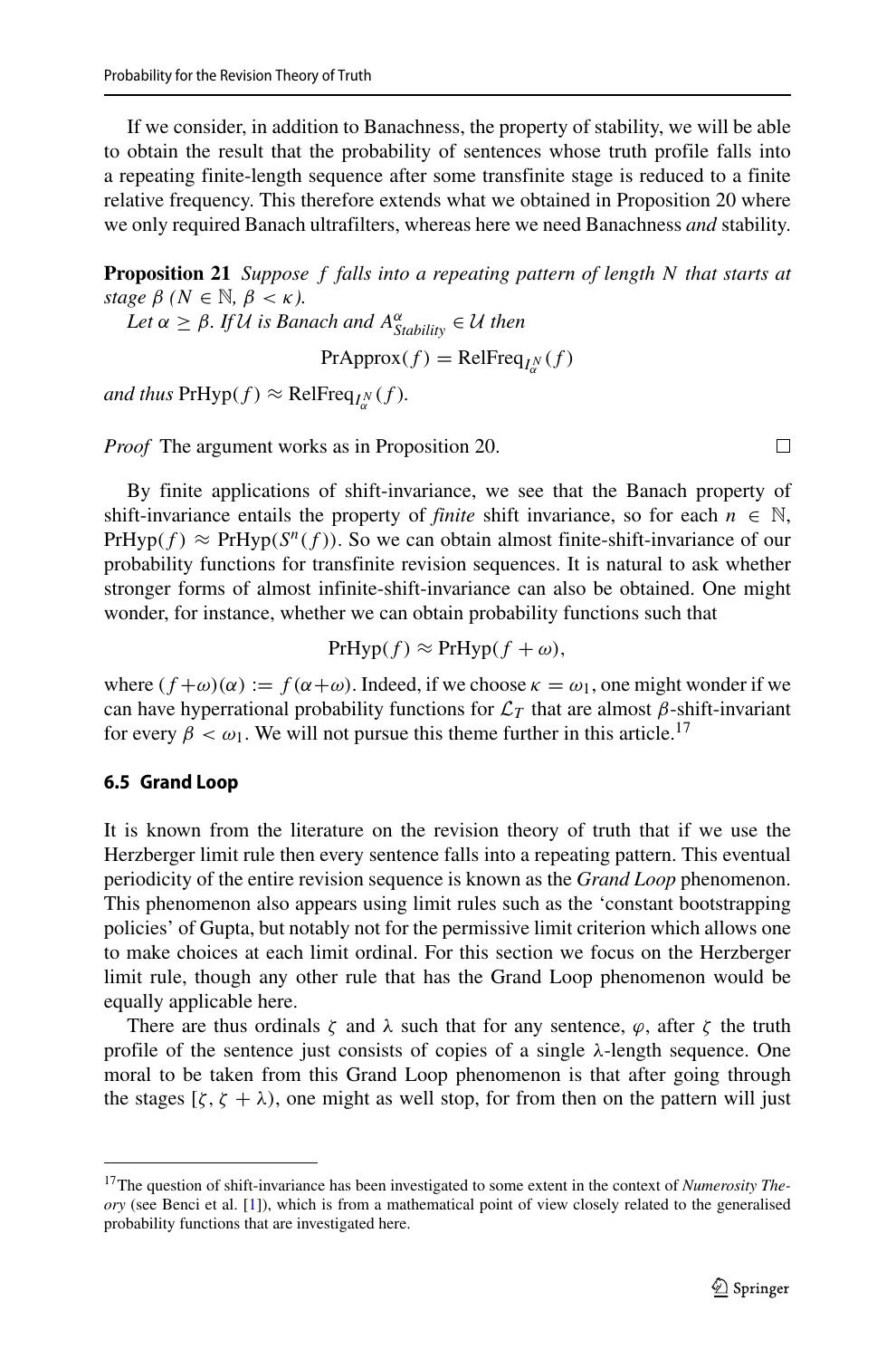repeat indefinitely. We might want the Grand Loop phenomenon to be reflected in our probability measure. In other words, we might want the probability of the sentence to be able to be determined by its action on  $[\zeta, \zeta + \lambda)$ . In this section we will find such a result: we will impose a particular constraint on the ultrafilters that ensures that the probability of a sentence is the probability of the sentence on the interval  $[\zeta, \zeta + \lambda)$ , or in fact in any loop. We will formalise this idea in terms of conditional probabilities.

In this section we will impose a further constraint on *κ*: that it is closed under *λ*addition, i.e. if  $\alpha < \kappa$  then  $\alpha + \lambda < \kappa$ . If  $\kappa$  is  $\omega_1$ , for example, then this will hold for any  $λ < ω<sub>1</sub>$ .

To simplify the presentation we will first work as if the model associated with stage  $\zeta$ , where the grand loop starts, is the intial stage 0 of our revision theory. To ensure that our ultrafilter property works for  $\zeta > 0$ , we will later additionally impose the property of stability-at-*ζ* ,which as mentioned in Section [6.3](#page-13-0) is equivalent to just considering an ultrafilter on [*ζ,κ)*.

There is a little bit of work to do to formalise the informal idea of looping sequences when the looping length is transfinite. For this one needs the notion of 'modulus'[:18](#page-18-0)

**Definition 22** Define *α* mod  $\lambda$  as the unique  $\gamma < \lambda$  for which there is some *δ* with *α* =  $λ · δ + γ$ .

We can now formalise the idea of the loop:

**Definition 23** We say that a truth profile *f* is *λ-periodic* if for all *α*,  $f(α)$  =  $f(\alpha \mod \lambda)$ .

Or, equivalently, if for all  $\alpha$ ,  $\beta$ , if  $\alpha$  mod  $\lambda \equiv \beta$  mod  $\lambda$ , then  $f(\alpha) = f(\beta)$ . A truth profile is *λ-periodic after ζ* if the above holds restricted to *α, β > ζ* . [19](#page-18-1)

The Grand Loop phenomenon<sup>20</sup> then says:

**Theorem 24** *There are ordinals*  $\zeta$  *and*  $\lambda$  *such that for all*  $\varphi \in \mathcal{L}_{\tau}$ *, the truth profile of ϕ is λ-periodic after ζ .*

So what we are looking for is some property of ultrafilters that will ensure that the probability of the sentence is the same as the probability just focusing on the interval  $[0, \lambda)$  —recall that we are first assuming for simplicity that the beginning of the grand loop is at stage 0.

<sup>&</sup>lt;sup>18</sup>Rivello [\[12\]](#page-26-11) also uses this setup. See his paper for more analysis of the Grand Loop phenomenon.

<span id="page-18-1"></span><span id="page-18-0"></span><sup>&</sup>lt;sup>19</sup>Note that our definition differs slightly from Rivello  $[12]$  as it is slightly more convenient for us, but note that the definitions are equivalent if *ζ* is a multiple of *λ*.

<span id="page-18-2"></span><sup>20</sup>Results in this section are perhaps still relevant to someone who is interested in alternative limit *criteria* which need not exhibit this Grand Loop phenomenon as they might tell one about the action of the sentences that do happen to become periodic. However one would have to reconsider Theorem 30 with varying *λ*.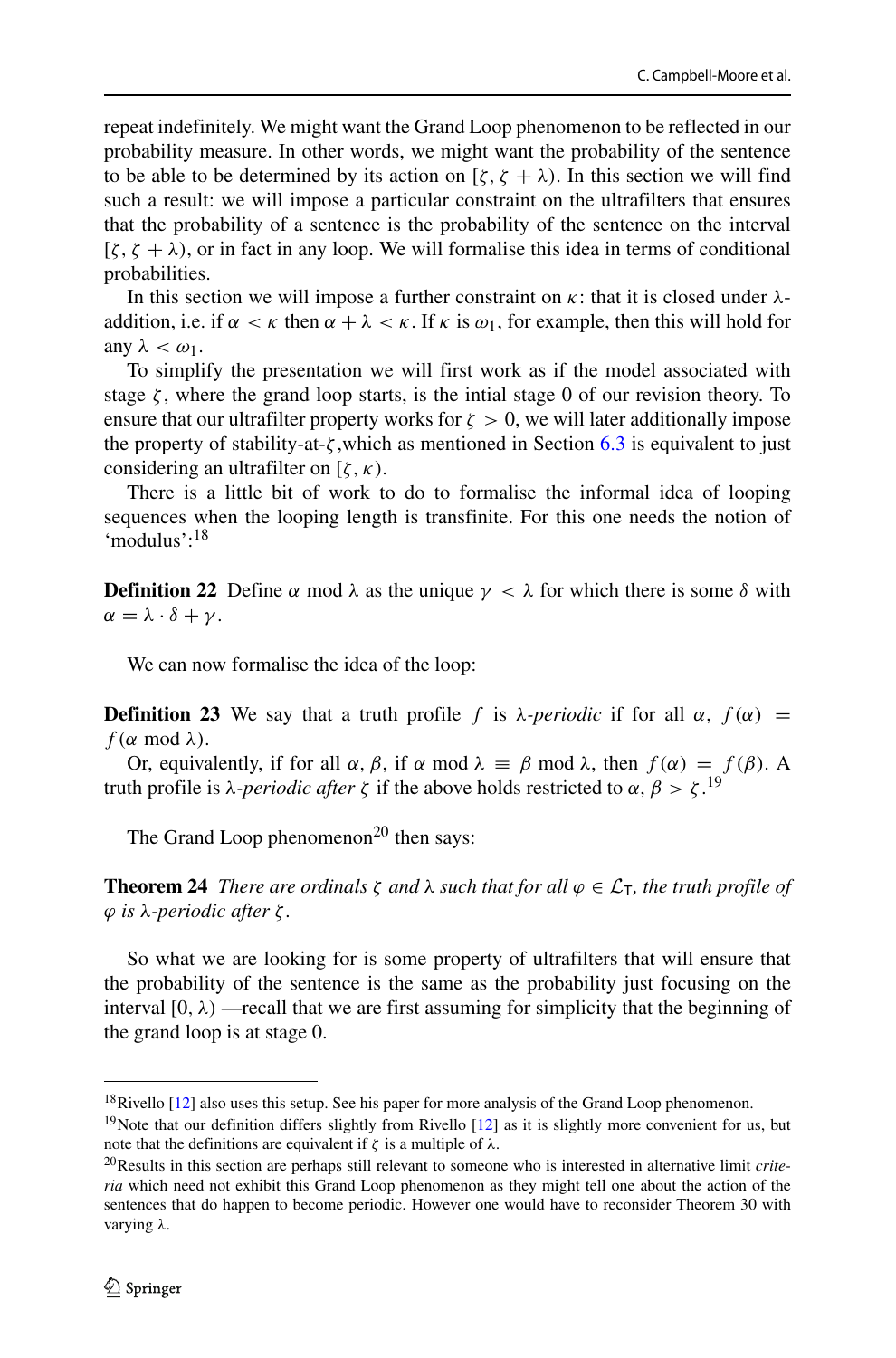In order to state this we first will need to define this notion of 'probability just looking at [0*, λ)*', which we do by means of defining *conditional probability*:

**Definition 25** We can identify a set  $E \subseteq \kappa$ , or an *event* with a truth-profile: its characteristic function.<sup>[21](#page-19-0)</sup> We will abuse notation and refer just to  $E$  when we mean its truth profile. We will also assume that intersections of truth profiles are defined as would be expected.<sup>22</sup>

If  $PrHyp(E) > 0$  (possibly infinitesimal), then

$$
PrHyp(f|E) := \frac{PrHyp(f \cap E)}{PrHyp(E)}.
$$

Which property of ultrafilters will get us what we want? It will be such that the collection of  $X \in [\kappa]^{<\omega}$  where

$$
\text{RelFreq}_X(f) = \frac{\text{RelFreq}_X(f \cap [0, \lambda))}{\text{RelFreq}_X([0, \lambda))} = \text{RelFreq}_{X \cap [0, \lambda)}(f)
$$

is a member of U. So we just need to ensure that there is some  $A_{\text{GrandLoop}}^{0,\lambda} \in \mathcal{U}$  where all the  $X \in A_{\text{GrandLoop}}^{0,\lambda}$  have that property. (The 0-superscript is for later generalisation).<sup>23</sup> So our question becomes: Which  $X \in [\kappa]^{<\omega}$  have the feature that if f is *λ*-looping then

$$
RelFreq_X(f) = RelFreq_{X \cap [0,\lambda)}(f),
$$

i.e., that the relative frequency in the whole of *X* is the same as in  $X \cap [0, \lambda)$ ?

A sufficient condition on *X* is that how it looks in  $[0, \lambda)$  is the same as it looks at the other loops.<sup>24</sup> Such a condition will ensure that if  $f$  is  $\lambda$ -periodic, its relative frequency in *X* will be the same as the relative frequency in  $X \cap [0, \lambda)$ .

To define this we will first introduce a more general notion for *λ*-length intervals starting at ordinals *θ*. We only present the definition for *θ* multiples of *λ*, [25](#page-19-4) as they'll be the starting points of the loops and will be all we need for our definition.

<sup>21</sup>TruthProfile<sub>E</sub>( $\alpha$ ) :=  $\begin{cases} 1 & \alpha \in E \\ 0 & \text{otherwise} \end{cases}$ 

<span id="page-19-0"></span><sup>22</sup>For truth profiles *f* and *g*,  $(f \cap g)(\alpha) = \begin{cases} 1 & f(\alpha) = 1 \text{ and } g(\alpha) = 1 \\ 0 & \text{otherwise} \end{cases}$ .

<span id="page-19-2"></span><span id="page-19-1"></span><sup>23</sup>It will also need to be that for all  $X \in A_{\text{GrandLoop}}^{0,\lambda}$ ,  $X \cap [0,\lambda) \neq \emptyset$  (to make the denominator > 0), but this will hold for our choice of  $A_{\text{GrandLoop}}^{0,\lambda}$ .

<span id="page-19-3"></span> $24$ A weaker requirement is

$$
X = \left\{ \bigcup_{\gamma \in \Gamma} \Sigma_{\gamma} \in [\kappa]^{<\omega} \middle| \begin{array}{l} \Gamma \text{ is a finite set of ordinals each } < \lambda \\ \text{For each } \delta \in \Sigma_{\gamma}, \ \delta \text{ mod } \lambda = \gamma \\ \text{For each } \gamma \in \Gamma, \ \Sigma_{\gamma} \cap I_{\xi}^{\lambda} \neq \emptyset \\ \text{There is some } m \in \mathbb{N} \text{ such that } |\Sigma_{\gamma}| = m \text{ for each } \gamma \in \Gamma \end{array} \right\}
$$

which allows the required repetitions of the members of  $X \cap I_{\xi}^{\lambda}$  to not come in blocks but be spread out. We present the stronger requirement to keep the arguments easier to follow, but one can check that everything goes through with this alternative requirement.

<span id="page-19-4"></span><sup>25</sup>By which we mean  $\theta$  mod  $\lambda = 0$ .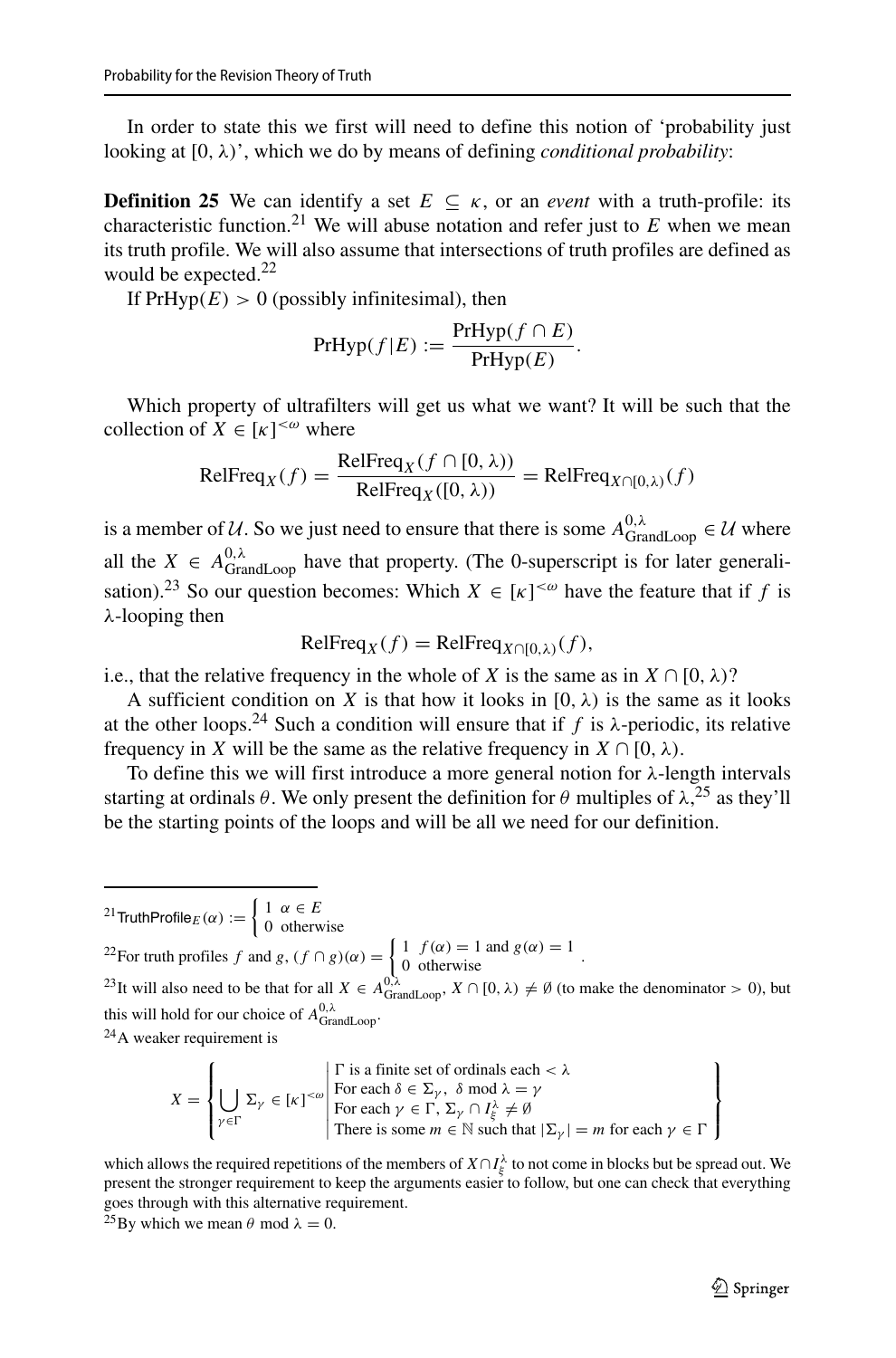**Definition [26](#page-20-0)** For *θ* a multiple of  $\lambda$ , <sup>26</sup> define *the*  $\lambda$ -*interval starting at θ* as:

$$
I_{\theta}^{\lambda} := [\theta, \theta + \lambda) = {\alpha | \theta \leq \alpha < \theta + \lambda}.
$$

We also present the definition not just for the 0 case, but for other ordinals *ξ* that are starting points of loops.

**Definition 27** For *ξ* a multiple of  $\lambda$  define  $A_{\text{GrandLoop}}^{\xi, \lambda}$  :=

$$
\left\{\bigcup_{\theta \in \Theta} \Delta_{\theta} \in [\kappa]^{<\omega} \middle| \begin{array}{l}\Theta \text{ is a finite collection of multiples of } \lambda, \text{ and contains } \xi \\
\Delta_{\theta} \subseteq I_{\theta}^{\lambda} \\
\text{Each } \Delta_{\theta} \text{ is a } \lambda\text{-copy of } \Delta_{\xi}, \\
\text{i.e. } \{\xi + \alpha \text{ mod } \lambda \mid \alpha \in \Delta_{\theta}\} = \Delta_{\xi}\n\end{array}\right\}
$$

Say *U* is a *GrandLoop*<sub>λ</sub> ultrafilter if  $A^{\xi, \lambda}$  ∈ *U* for all *ξ* multiples of  $\lambda$ .

This set has been constructed so that if the ultrafilter contains it then the probability of any *λ*-periodic sequence is the same as its conditional probability on [0*, λ)*.

**Theorem 28** *If f is a λ*-periodic sequence, and  $A_{GrandLoop}^{\xi, \lambda} \in \mathcal{U}$ , then  $PrHyp(f) = PrHyp(f | I_{\xi}^{\lambda}).$ 

*Proof*

$$
\text{RelFreq}_{\Delta_{\theta}}(f) = \frac{\sum_{\alpha \in \Delta_{\theta}} f(\alpha)}{|\Delta_{\theta}|} = \frac{\sum_{\alpha \in \Delta_{\theta}} f(\xi + \alpha \mod \lambda)}{|\Delta_{\theta}|}
$$

$$
= \frac{\sum_{\beta \in \Delta_{\xi}} f(\beta)}{|\Delta_{\xi}|} = \text{RelFreq}_{\Delta_{\xi}}(f)
$$

Since  $X \in A_{\text{GrandLoop}}^{\xi, \lambda}$  is a finite union of such  $\Delta_{\theta}$ , and  $\Delta_{\xi} = X \cap I_{\xi}^{\lambda}$ , we have that

$$
\text{RelFreq}_X(f) = \text{RelFreq}_{\Delta_{\xi}}(f) = \text{RelFreq}_{X \cap I_{\xi}^{\lambda}}(f) = \frac{\text{RelFreq}_X(f \cap I_{\xi}^{\lambda})}{\text{RelFreq}_X(I_{\xi}^{\lambda})}.
$$

As we mentioned in the introduction, the grand loop result for the revision theory only says that sentences will be periodic *after some ordinal ζ* . By ensuring that our ultrafilter is a stability-at-*ζ* ultrafilter we can essentially get it to ignore all stages before  $\zeta$ , which are the cases that would mess up with the relative frequencies. Another way of getting the same result is of course simply to take the first repeated point  $\zeta$  as the starting hypothesis of the revision sequence. If we do that, then we do not have to impose an additional stability condition on our ultrafilter.

<span id="page-20-0"></span><sup>26</sup>The definition without this restriction would be: If  $\theta = \lambda \cdot \delta + \gamma$ , for  $\gamma < \lambda$ , then:  $I_{\theta}^{\lambda} := [\lambda \cdot \delta + \gamma, \quad \lambda \cdot (\delta + 1) + \gamma).$ 

And the following theorems would then still hold.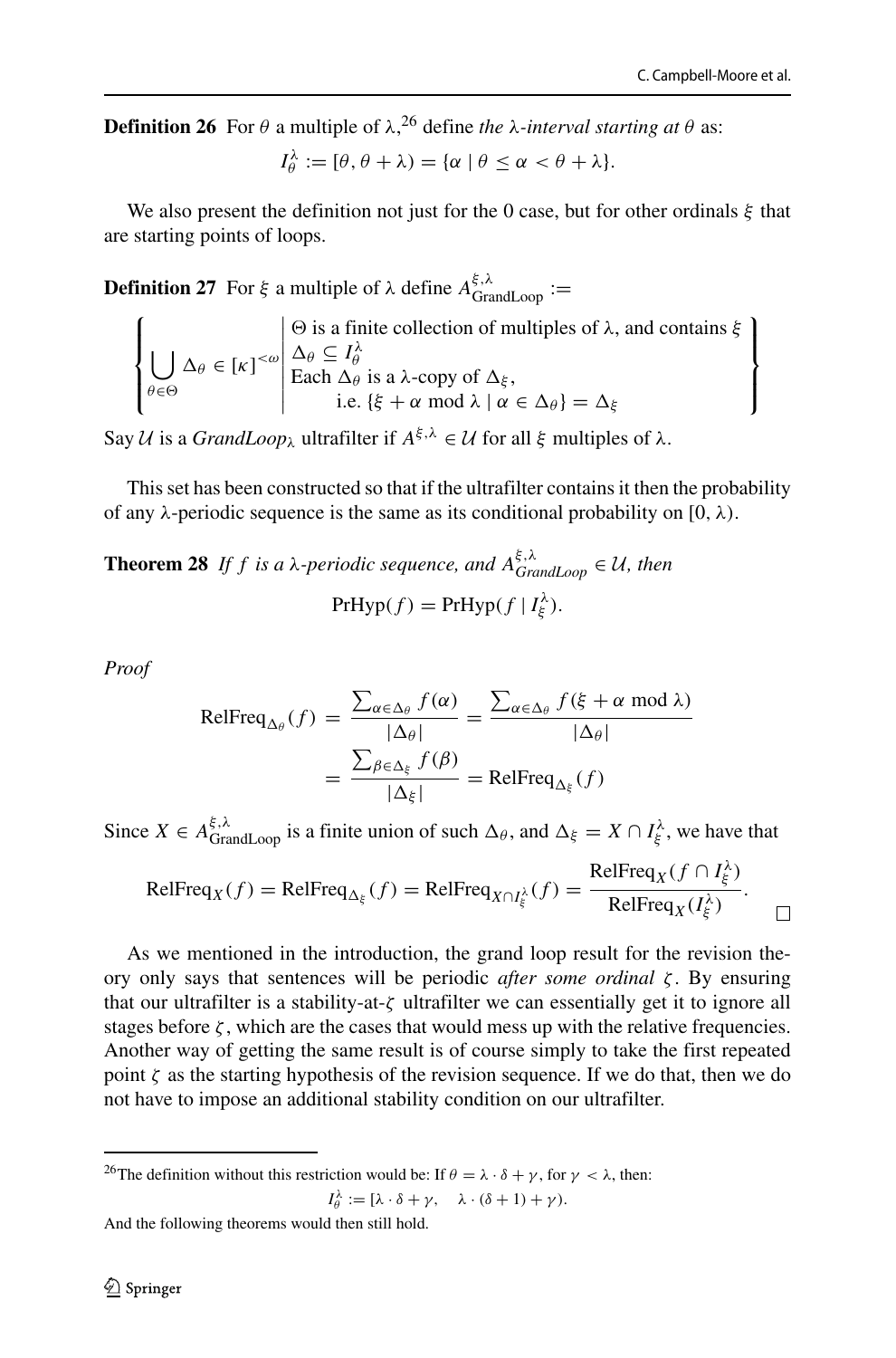**Theorem 29** *Suppose f is λ-periodic after*  $\zeta$ *, and*  $\xi$  *is a multiple of λ and is*  $>$   $\zeta$ *. If*  $A_{Stability}^{\xi} \in \mathcal{U}$  and  $A_{GrandLoop}^{\xi, \lambda} \in \mathcal{U}$ , then

$$
PrHyp(f) = PrHyp(f|I_{\xi}^{\lambda}).
$$

*Thus we have*

$$
PrHyp(\varphi) = PrHyp(\varphi|I_{\xi}^{\lambda})
$$

*for any*  $\varphi \in \mathcal{L}_T$ , *with*  $\zeta$  *and*  $\lambda$  *as in Theorem 24.* 

*Proof* The argument exactly follows as in Theorem 28 observing that now by our stability assumption the  $\theta$  can be restricted to ordinals  $> \zeta$ , where the relative frequencies work properly.  $\Box$ 

By imposing stability-at-*ζ* we have thus essentially ignored all models up to stage *ζ* and this can be seen to be motivated by the grand loop picture: For every stage *α* < *ζ*, there are non-pathological true sentences (such as ∀*n*T<sup>*n*</sup><sup> $\Gamma$ </sup>0 = 0<sup> $\top$ </sup>) that are made false by model  $T_\alpha$ . So any such model is determinately deficient.

In contrast, none of the models  $T_\alpha$  for  $\alpha \ge \zeta$  assigns the wrong truth value to any non-pathological sentence. So it is likewise motivated to require that every  $T_\alpha$ for *α* ≥ *ζ* makes an infinitesimal non-zero contribution to the probability value of sentences. To get this coming out in our probability assignments one could impose the constraint of fineness at all stages after  $\zeta$ , which is possible because the ultrafilter properties of fineness and grand loop cohere, as is shown in the next section.

#### <span id="page-21-0"></span>**6.6 How These Properties of Ultrafilters Relate**

We have now presented all the properties of ultrafilters that we will consider. We first just summarise these properties:

- **Non-Principal**: We want the ultrafilter to be non-principal because otherwise the probability value of a sentence would always reduce to the truth value at some fixed stage of the revision sequence, and therefore would not in any sense capture how often the sentence is true.
- **Fineness**: This allows PrHyp to be regular and uniform, treating each stage of the revision sequence equally.
- **Stability**: This allows one to ignore any initial segment of the revision sequence, capturing the idea that the later stages are better and should be initial stages are just 'junk' that can be thrown away.
- **Banachness**: This allows us to obtain Probabilistic Convention T (at least for PrApprox): PrApprox $(\varphi)$  = PrApprox $(T^{\top} \varphi^{\top})$ . This is the principle that motivated Leitgeb's original introduction of these probabilities of the revision sequences.
- **GrandLoop**: This is motivated by specific revision theory considerations: revision sequences (at least those where the limit is determined by a *rule*) will settle into a periodic pattern — the Grand Loop phenomenon. This GrandLoop property of ultrafilters that we considered ensures that the probability of a sentence is given by just considering its action within one of the loops of the Grand Loop.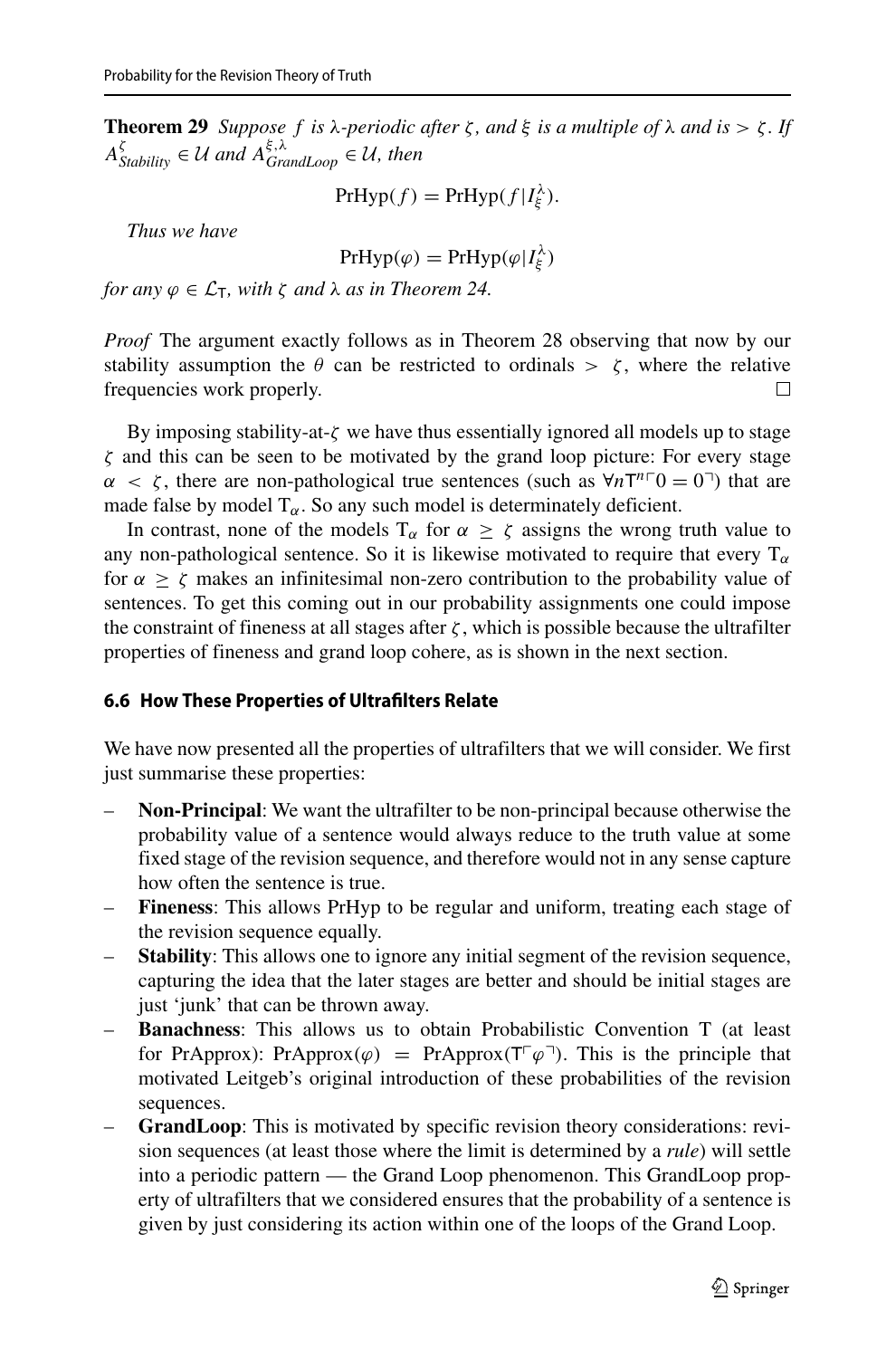Each of these properties we find interesting, and we find ourselves attracted to them in varying degrees. We find non-principality essential, and GrandLoop we think of as an interesting optional feature. One can note, though, that not all of them can be asked to simultaneously hold unrestrictedly. In particular we see that the motivations for Fineness and Stability are inconsistent. Fineness is motivated by treating all stages equally, whereas Stability allows us to ignore initial stages and treat later stages as more important. However, restricted versions are consistent: so long as one only asks for Stability up to some point and Fineness after that these will be compatible. There is similarly a conflict between GrandLoop and Stability as GrandLoop says we can just consider a particular loop, whereas Stability tells us that from some later perspective that loop should be ignored. However, again they will be consistent if we restrict Stability up to some stage and GrandLoop after that.

Our next two results make the above more precise:

**Theorem 30** *For any*  $\lambda < \kappa$ , there is an ultrafilter that has all the above-mentioned *properties except for Stability, i.e. Non-Principality, Fineness, Banachness and GrandLoopλ.*

Stability can be added if we restrict Fineness and GrandLoop:

**Theorem 31** *For any*  $\lambda < \kappa$ ,  $\zeta \leq \kappa$ ,  $\zeta$  *a multiple of*  $\lambda$ ,<sup>[27](#page-22-0)</sup> *there is an ultrafilter,* U *satisfying Non-Principality, Fineness-after-ζ , Stability-before-ζ , Banachness, and GrandLoopλ-after-ζ . I.e.:*

- *–* U *is Non-Principal,*
- *–*  $A^{\alpha}_{Fine}$  ∈ *U for all*  $\alpha > \zeta$ *,*
- $A^{\alpha}_{Stability} \in \mathcal{U}$  *for all*  $\alpha < \zeta$ ,
- $\cup$  *U is Banach, i.e.*  $A_{Banach}^n$  ∈ *U for all n,*
- $A_{GrandLoop}^{\xi, \lambda} \in \mathcal{U}$  *for all*  $\xi$  *multiples of*  $\lambda$  *that are*  $> \zeta$ *.*

*Proof* Note that Theorem 30 follows from Theorem 31, so we prove the latter.

We note that an ultrafilter is non-principal iff  $A \in \mathcal{U}$  for every cofinite  $A$ .<sup>[28](#page-22-1)</sup>

We use the standard fact that if  $A \subseteq \mathcal{G}[\kappa]^{<\omega}$  has the finite intersection property, i.e. the intersection of any finite  $\mathcal{B} \subseteq \mathcal{A}$  is non-empty, then there is an ultrafilter extending A.

So take finitely many from each of our classes, and we will find *X* that is in all of these classes.

- Non-Principal: *X* ∈ *A*<sub>1</sub> ∩ . . . ∩ *A*<sub>n</sub>, where each *A*<sub>i</sub> is cofinite.
- Fineness:  $\overline{X} \in A_{\text{Fire}}^{\gamma_1} \cap ... \cap A_{\text{Fire}}^{\gamma_n}$  with  $\gamma_i > \zeta$ 
	- So we need to ensure  $\gamma_1, \ldots, \gamma_n \in X$ .

<span id="page-22-1"></span><span id="page-22-0"></span><sup>&</sup>lt;sup>27</sup>If  $\zeta = \kappa$  then Stability is required unrestrictedly, and GrandLoop and Fineness are dropped. <sup>28</sup> I.e.  $\lceil \kappa \rceil^{\langle \omega \rangle}$  *A* is finite.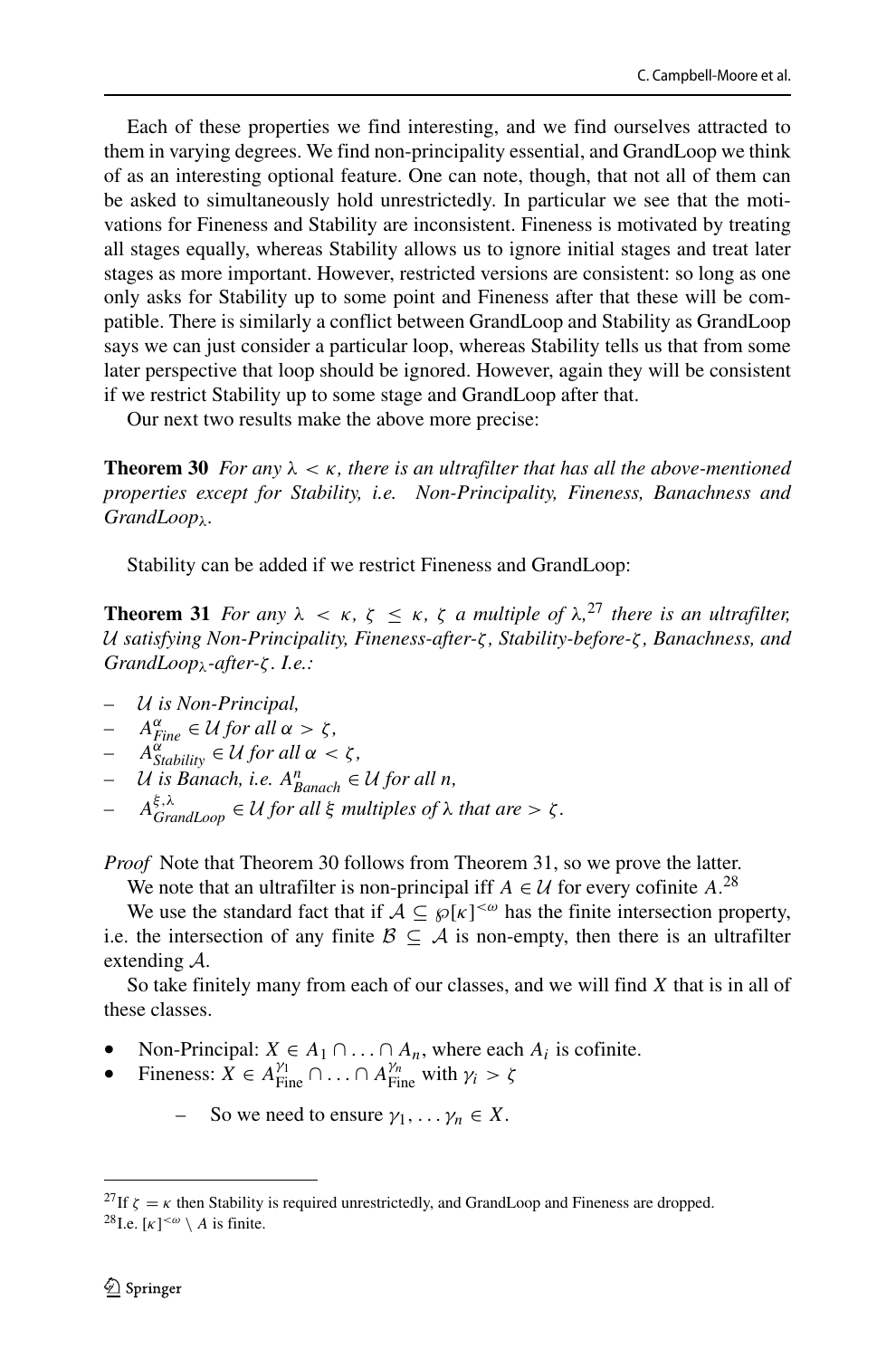• Stability: *X* ∈ *A* ${}^{\beta_1}_{Stability}$  ∩ ... ∩ *A* ${}^{\beta_n}_{Stability}$  with  $\beta_i < \zeta$ 

So  $X \subseteq [\beta_i, \kappa)$ .

- Banachness:  $X \in A_{\text{Banach}}^{m_1} \cap \ldots \cap A_{\text{Banach}}^{m_n}$ 
	- So *X* is a finite union of finite intervals, each at least  $m_i$  long. So we just need to check that it's a finite union of intervals each at least  $m :=$  $max{m_1, \ldots m_n}$  long.
- GrandLoop: *X* ∈ *A*<sup> $ξ_1, λ$ </sup>  $\cap$  *A*<sup> $ξ_n, λ$ </sup>  $\cap$  with each  $ξ_i$  a multiple of  $λ$  and  $> \zeta$ .
	- $-$  So *X* is a finite union of  $\Delta_{\theta}$  ⊆  $I_{\theta}^{\lambda}$ , each being a *λ*-copy of  $\Delta_{\xi_i}$ .

We will define infinitely many sets that are members of each of the sets, except for the non-principal ones. Then since the non-principality condition can only rule out finitely many sets, one such set must be in  $A_1 \cap \ldots \cap A_n$  as that is a cofinite set.

Take any  $M \geq m$ .

$$
Y_M := \bigcup_{i \leq n} I_{\gamma_i}^M.
$$

This would already be enough to get all of our properties except for GrandLoop. For GrandLoop we need to get the copies working properly. The initial idea would be to ensure than anything that is a  $\lambda$ -copy of something in  $Y_M$  gets thrown into our set. That will end up with an infinite set, so instead we just add the additional members that are in the *λ*-intervals of interest, i.e., the ones that are non-empty. More carefully, then, we define the following:  $\Theta$  will be the collection of starting points of our intervals of interest, and  $\Sigma_M$  will describe how each copy of interest looks: Let

$$
\Theta := \{ \theta \mid \theta \text{ is a multiple of } \lambda \text{ and } I_{\theta}^{\lambda} \cap Y_m \neq \emptyset \} \cup \{ \xi_1, \ldots, \xi_n \}.
$$
  

$$
\Sigma_M := \{ \alpha \text{ mod } \lambda \mid \alpha \in Y_M \}
$$

These sets are both finite.<sup>29</sup>

Now define

$$
X_M := \{ \theta + \alpha \mid \theta \in \Theta \text{ and } \alpha \in \Sigma_M \}.
$$

Choose some *M'* with  $X_{M'} \in A_1 \cap \ldots \cap A_n$ . This is possible because  $A_1 \cap \ldots \cap A_n$ is cofinite. Then let

$$
X=X_{M'}.
$$

We need to check that *X* is a member of all our required sets.

- Non-Principal: We have chosen *X* to be some  $X_{M'}$  that lies in  $A_1 \cap ... \cap A_n$ .<br>
− Fineness:  $\gamma_i \in I_{\alpha}^m \subset Y_{M'} \subset X$
- $-$  Fineness: *γi* ∈ *I*<sup>*m*</sup><sub>*γi*</sub> ⊆ *Y<sub>M'</sub>* ⊆ *X*
- Stability: Because *γ<sub>i</sub>* > *ζ*, each *α* ∈ *Y<sub>M'</sub>* is > *ζ*. And because *ζ* is a multiple of *λ*, each *θ* with *I*<sup>λ</sup><sub>*θ*</sub></sub> ∩ *Y<sub>M'</sub>*  $\neq$  Ø must be > *ζ*. Also we have each *ξ<sub>i</sub>* > *ζ*. So each  $\alpha \in \Theta_{M'}$  is  $> \zeta$ . And thus each  $\alpha \in X$  is  $> \zeta$ . Since we required our  $\beta_i$  be  $< \zeta$ we therefore have that each  $\alpha \in X$  is  $> \beta_i$ .

<span id="page-23-0"></span><sup>&</sup>lt;sup>29</sup>Note that we could equally have defined  $\Theta$  to depend on *M*, but this would not change anything.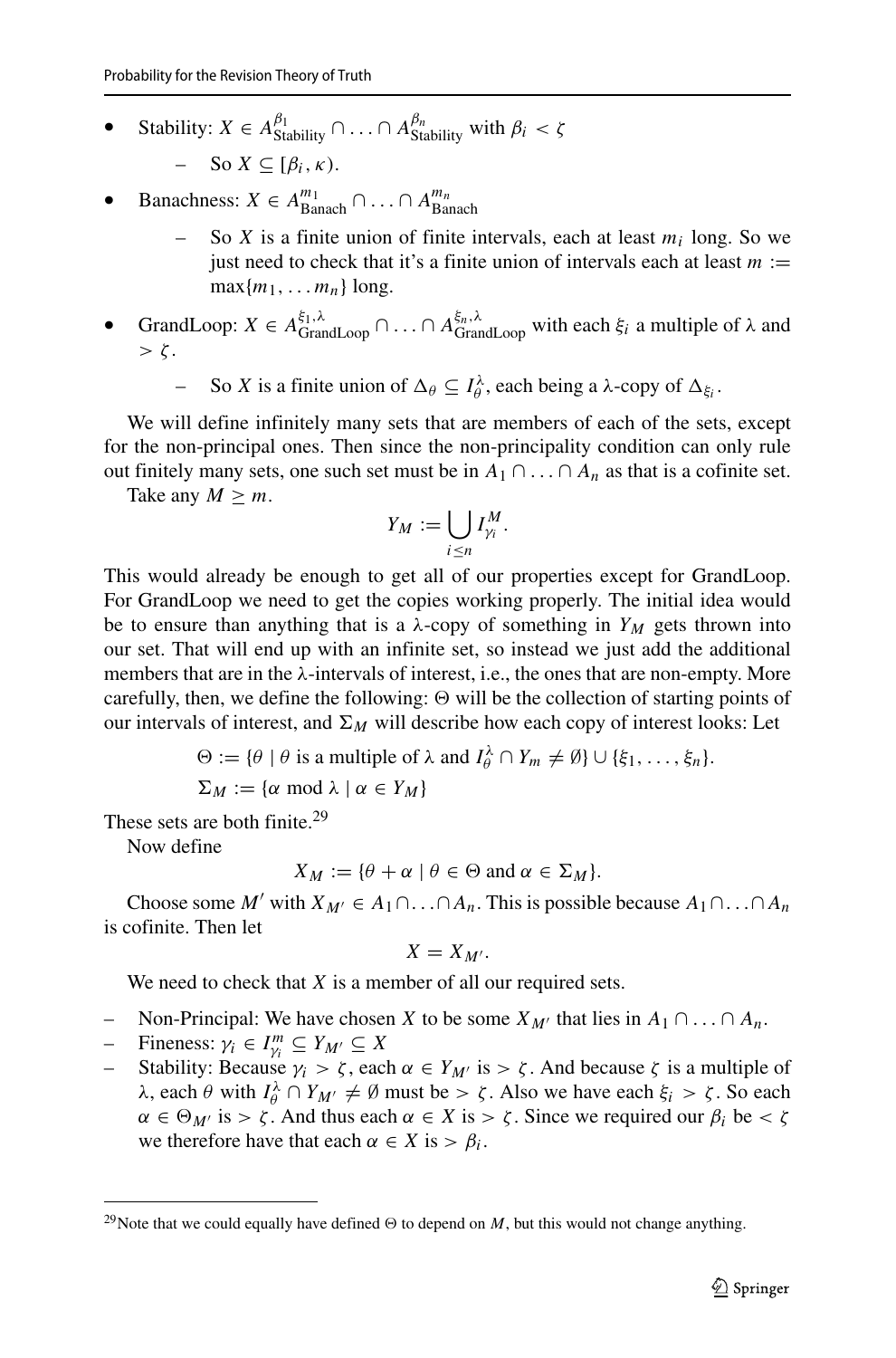- Banachness: We started with  $Y_{M'}$  being a union of M'-length intervals, and we only added further *λ*-copies of *M* -length intervals, so we will never have obtained an interval that is shorter than  $M' > m$ .
- *θ* + *α* | *α* ∈  $Σ<sub>M'</sub>$ }, and see that *X* =  $∪<sub>θ ∈ Θ</sub> Δ<sub>θ</sub>$ . Observe that  $\{\xi_i + \alpha \mod \lambda \mid \alpha \in \Delta_\theta\} = \{\xi_i + \alpha \mid \alpha \in \Gamma_{M'}\} = \Delta_{\xi_i}$ .

One could retain commitment to Stability in its full generality and drop Fineness and GrandLoop. Commitment to GrandLoop is interesting but we think it is not as well motivated as the alternative properties, and it is only interesting if one fixes attention on limit rules that lead to the Grand Loop phenomenon. One might worry that by not requiring Fineness we can ignore certain features of the sequence that should not be ignored. A weaker idea that is consistent with the Stability idea is that we should care about all the cofinal hypotheses. That does not mean caring about any particular ordinal at which they appear, but just some ordinal at which the hypothesis reappears. It is an open question whether we an impose a property on the ultrafilters that would get us this feature.

From a philosophical point of view, the most attractive way to go might instead be to take that the global constraints on ultrafilters that we have discussed are *to some extent* correct. From our discussion of Stability, we take on board that the stages before the initial ordinal *ζ* should be disregarded completely because the hypothesis of every such stage is definitely defective. From our discussion of GrandLoop, we take on board that the stages from the first repeating ordinal *Z* onwards can all be disregarded completely because they are merely repeating hypotheses that we have seen before. From the discussion of Fineness, we take on board that each of the stages between *ζ* and *Z* should be counted and should be counted equally, because we have no convincing reasons for disqualifying any of those hypotheses or finding any of them less plausible than another.<sup>30</sup> And Banachness is important for the reasons that are discussed in Leitgeb [\[9\]](#page-26-0).

This means that from a philosophical point of view, probability measures determined by fine Banach ultrafilters on the finite subsets of the half open interval [*ζ,Z)* might be of particular interest. Nonetheless, *all* the global restrictions on ultrafilters that we have discussed are of interest in themselves. We hope that our discussion of them illustrates the power and flexibility of the ultrafilter technique for building hyperrational probability functions that satisfy specific desirable properties.

## <span id="page-24-0"></span>**7 Further Research**

In the revision theory of truth, the truth value of a sentence of a language that includes a type-free truth predicate is revised over and over. Some sentences eventually settle on a truth value that remains unchanged throughout the remainder of the revision sequence. These might be called the *grounded sentences*. But many sentences never settle on a truth value. These are the *paradoxical sentences*. In the spirit of Leitgeb

<span id="page-24-1"></span><sup>&</sup>lt;sup>30</sup>Fineness entails non-principality, so this suggestion would also retain commitment to non-principality.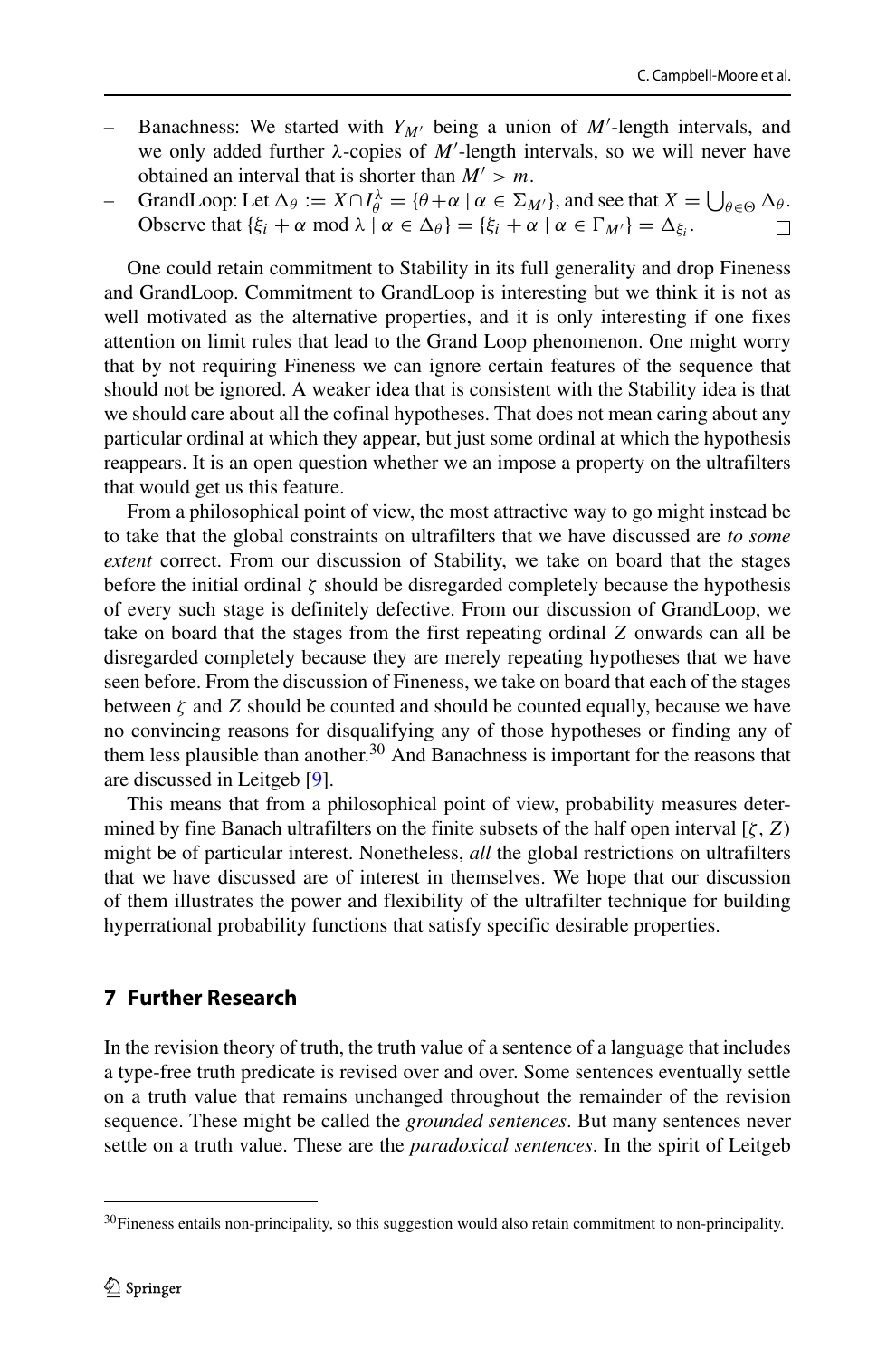[\[9\]](#page-26-0), the suggestion of this article is that paradoxical sentences do not have a truth value as their semantic value, but have a *probability value* as their semantic value.

Building on Leitgeb [\[9\]](#page-26-0) we have formulated and discussed two new proposals for associating relative frequency-inspired probability values to sentences of a type-free truth language on the basis of a revision sequence. In one proposal, the resulting probability function is real-valued; in the second proposal, the probability values are hyperrational-valued. But the two proposals are closely related: the real-valued probability functions can be seen as approximations of hyperrational-valued probability functions.

We could at this point extend our proposal in the spirit of Leitgeb [\[10\]](#page-26-1) to obtain theories of *self-referential probability* based on a revision sequence. This would involve adding a probability function symbol pr to the language  $\mathcal{L}_T$ , and developing revision models for that. Our construction for defining hyperrational probability functions allows us to extract probability assignments at each stage of the revision process and can use this to add probability to the object language itself: we let the probability function symbol pr to the object language be interpreted at each stage *β* by the corresponding Pr*β*.

There are subtleties to be dealt with for this version. For one thing, properties of ultrafilters that we have discussed, which lead to nice properties at limits, might not be desirable at successor stages. For another, it seems overkill to choose (Axiom of Choice!) a new ultrafilter at *each* stage  $\alpha$  of the revision sequence in order to construct Pr*α*. Fortunately, it turns out that it suffices to choose *one* ultrafilter on [*κ*] *<ω* for the whole revision sequence of length  $\kappa$ , and obtain the ultrafilters on the (finite subsets of the) initial segments of the whole sequence by *uniformly restricting* the ultrafilter on  $[\kappa]^{<\omega}$  to finite subsets of smaller ordinals.<sup>[31](#page-25-3)</sup> However, we leave the details of this for a future occasion.

**Acknowledgements** We would like to thank Philip Welch and Johannes Stern for helpful discussions on this topic, as well as anonymous referees for this journal for their helpful suggestions. Catrin Campbell-Moore would also like to thank Corpus Christi College, Cambridge, where she was based as a Stipendiary Research Fellow while this paper was being written.

**Open Access** This article is distributed under the terms of the Creative Commons Attribution 4.0 International License [\(http://creativecommons.org/licenses/by/4.0/\)](http://creativecommons.org/licenses/by/4.0/), which permits unrestricted use, distribution, and reproduction in any medium, provided you give appropriate credit to the original author(s) and the source, provide a link to the Creative Commons license, and indicate if changes were made.

## **References**

- <span id="page-25-2"></span>1. Benci, V., Di Nasso, M., Forti, M. (2006). An Aristotelian notion of size. *Annals of Pure and Applied Logic*, *143*(1-3), 43–53.
- <span id="page-25-1"></span>2. Benci, V., Horsten, L., Wenmackers, S. (2013). Non-Archimedean probability. *Milan Journal of Mathematics*, *81*(1), 121–151.
- <span id="page-25-0"></span>3. Benci, V., Horsten, L., Wenmackers, S. (2018). Infinitesimal probabilities. *The British Journal for the Philosophy of Science*, *69*(2).

<span id="page-25-3"></span><sup>&</sup>lt;sup>31</sup>Though this needs to be applied with care as restrictions of ultrafilters need not be ultrafilters, though one can show that they will be so long as U is not a stability-at- $\beta$  ultrafilter for any  $\beta < \kappa$ .